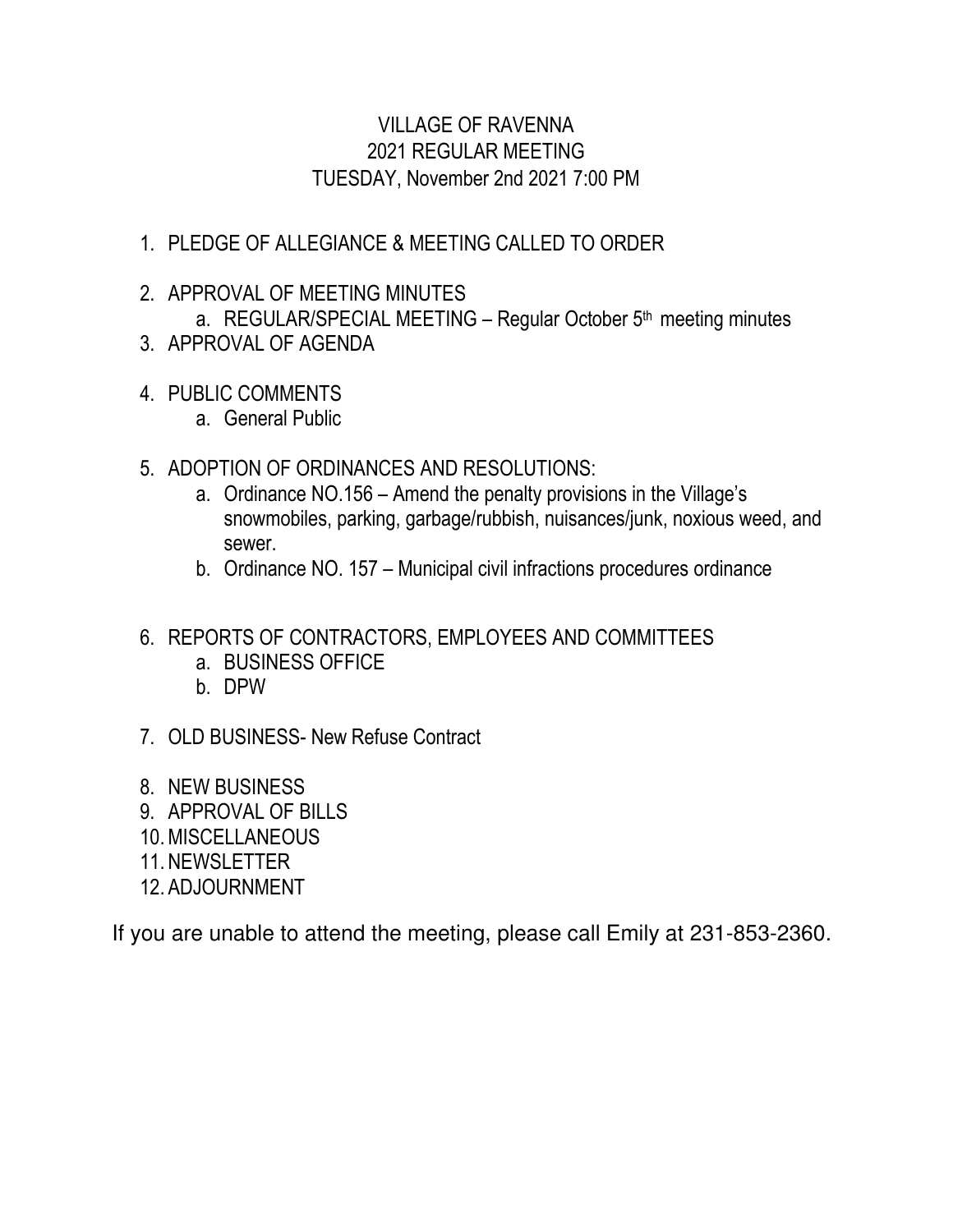# **Village of Ravenna 2021 Regular Meeting Minutes October 5th, 2021**

The regular meeting of the Village Council was called to order by President Steve Dohm with the pledge of allegiance at 7:00 PM at the Village or Ravenna meeting room at 12090 Crockery Creek Drive.

Members Present: Steve Dohm, Kent Boersema, Shari Luce, Gordy Plescher, and Gary Marsman – (7:15).

Members Absent: none

Staff present: Emily Carrigan and Geoff Nelson

Public present: DeeDee Hazen, Brian Mann, Billie Picklesimer

**Boersema** moved **Plescher** supported to approve the September 7th Regular meeting minutes as presented. Motion Carried 4/0 (Marsman Absent)

**Dohm** moved **Boersema** supported to approve the October 5th agenda as amended. Motion Carried 4/0 (Marsman Absent)

**Public Comments:** None

**Adoption of Resolutions:** None

# **Reports of Employees and Committees:**

**Clerk:** Carrigan has been learning clerk duties and completed the Work Comp audit. Carrigan read a request from the Ravenna youth Soccer club for the use of Conklin Park, request was approved with the usual conditions that they are to work out scheduling with other organizations, clean up trash after practices and games. No decision to change. Halloween in the Village will remain October 31<sup>st</sup> (Sunday) with trick or treating from 6-8PM.

**DPW**: G Nelson said the crew has been patching streets, taking water samples for the DEQ and getting things prepped and ready for winter. A big thank you to Kathy Bensinger for training Brad to get him ready for his DOT road test.

**Boersema** moved **Plescher** supported to approve sidewalk bid submitted from Bonthuis Enterprises. Motion Carried 5/0

**DDA 2nd Informational Meeting:** Required informational meeting. No public comments or questions. **Old Business: Plescher** moved **Marsman** supported to stay with Republic Services with condition of asking if Republic would be open to a 2 week recycling schedule instead of 4 week. Motion Carried 5/0

# **New Business**: None

**Old Business: Marsman** moved **Boersema** supported to approve the bills as presented. Motion Carried 5/0 **Misc.:** Gordy Plescher found a plat map of the Village from 1901 and will bring in a copy. **Newsletter:** Mid - October 2021

Meeting adjourned at 8:00 p.m. Respectfully submitted, Emily Carrigan, Village Clerk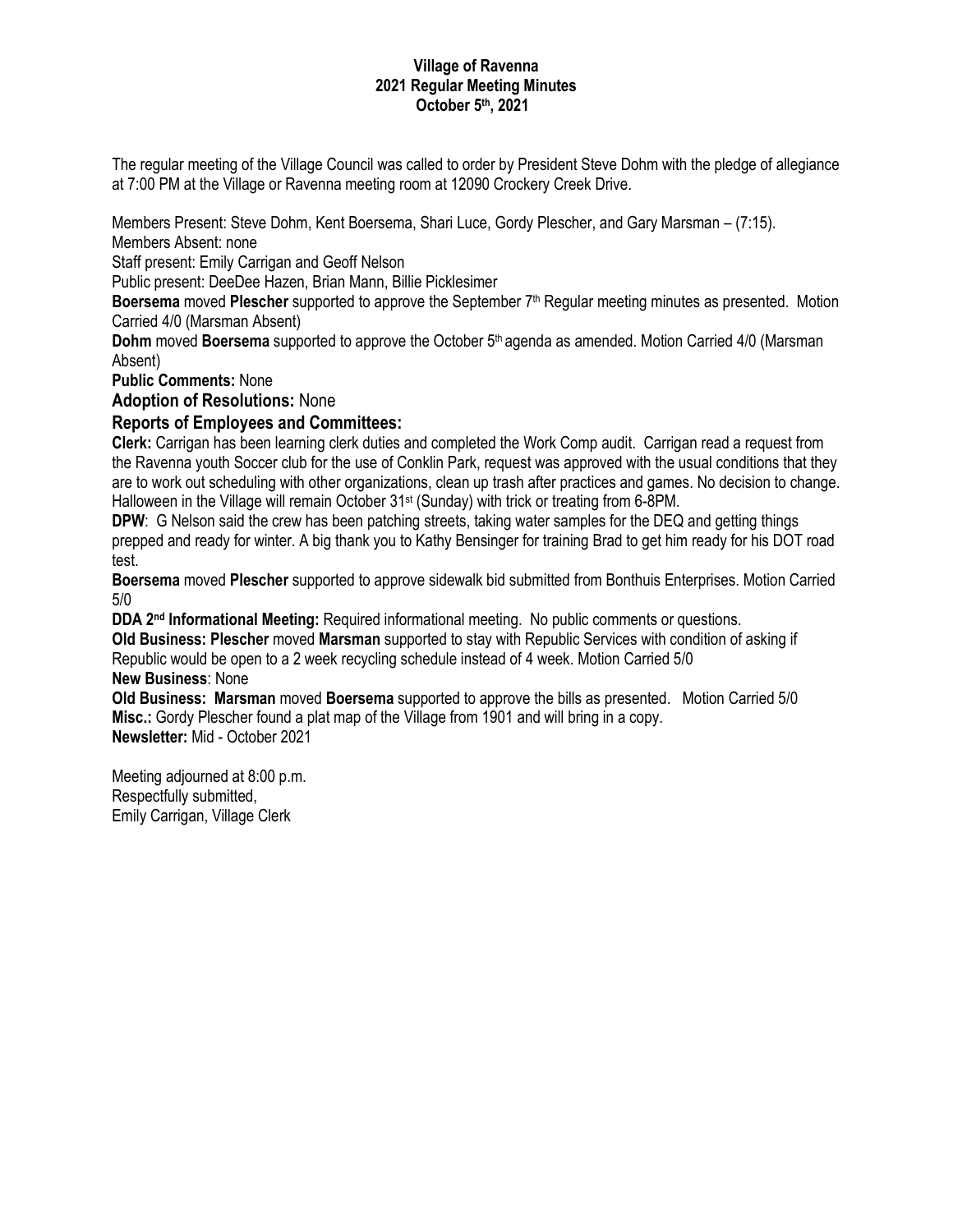# **VILLAGE OF RAVENNA**

# **COUNTY OF MUSKEGON, MICHIGAN**

At a regular meeting of the Village Council of the Village of Ravenna, held at the Village

Hall, 12090 Crockery Creek Drive, Ravenna, Michigan, on the day of . 2021,

at 7:00 p.m.

| PRESENT: Members: |  |
|-------------------|--|
| ABSENT: Members:  |  |

The following preamble and ordinance were offered by Member and and

seconded by Member  $\qquad \qquad$  :

# **ORDINANCE NO. \_\_\_**

# **MUNICIPAL CIVIL INFRACTIONS PROCEDURES ORDINANCE**

# THE VILLAGE OF RAVENNA ORDAINS:

**Section 1. Title.** This ordinance shall be known and may be cited as the Village of Ravenna Civil Infractions Ordinance.

**Section 2. Definitions.** As used in this Chapter:

"Act" means Act No. 236 of the Public Acts of 1961, as amended, and Public Acts 12-26 of 1994 as amended.

"Authorized Village Official" means a Village official, police officer or other personnel or agent of the Village authorized by this ordinance or any ordinance to issue municipal civil infraction citations.

"Municipal Civil Infraction Action" means a civil action in which the defendant is alleged to be responsible for a municipal civil infraction.

"Municipal Civil Infraction Citation" means a written complaint or notice prepared by an authorized Village official, directing a person to appear in court regarding the occurrence or existence of a municipal civil infraction violation by the person cited.

"Village" means The Village of Ravenna, Muskegon County, Michigan.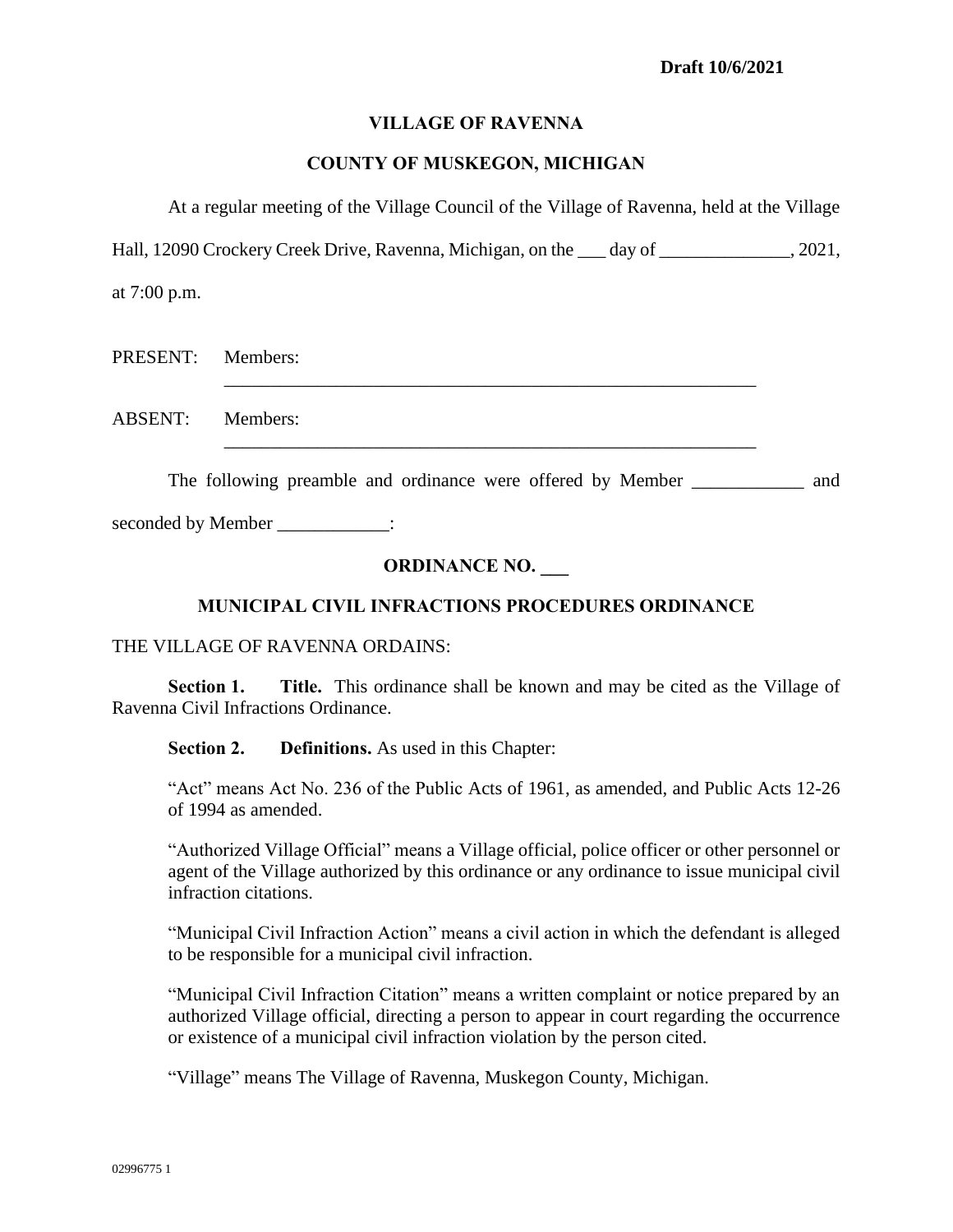**Section 3. Municipal Civil Infraction Commencement.** A municipal civil infraction action may be commenced upon the issuance by an authorized Village official of a municipal civil infraction citation directing the alleged violator to appear in court.

**Section 4. Municipal Civil Infraction Citations; Issuance and Service.** Municipal civil infraction citations shall be issued and served by authorized Village officials as follows:

A. The time for appearance specified in a citation shall be within a reasonable time after the citation is issued.

B. The place for appearance specified in a citation shall be the District Court that has jurisdiction of the Village.

C. Each citation shall be numbered consecutively and shall be in a form approved by the state court administrator. The original citation shall be filed with the District Court. Copies of the citation shall be retained by the Village and issued to the alleged violator as provided by Section 8705 of the Act.

D. A citation for a municipal civil infraction signed by an authorized Village official shall be treated as made under oath if the violation alleged in the citation occurred in the presence of the official signing the complaint and if the citation contains the following statement immediately above the date and signature to the official: "I declare under penalties of perjury that the statements above are true to the best of my information, knowledge, and belief."

E. An authorized Village official who witnesses a person commit a municipal civil infraction shall prepare and subscribe, as soon as possible and as completely as possible, an original and required copies of a citation.

F. An authorized Village official may issue a citation to a person if:

1. Based upon investigation, the official has reasonable cause to believe that the person is responsible for a municipal civil infraction; or

2. Based upon investigation of a complaint by someone who allegedly witnessed the person commit a municipal civil infraction, the official has reasonable cause to believe that the person is responsible for an infraction and if the Village attorney approves in writing the issuance of the citation.

G. Municipal civil infractions shall be served by an authorized Village official as follows:

> 1. Except as otherwise provided below, an authorized Village official shall personally serve a copy of the citation upon the alleged violator.

2. If the municipal civil infraction involves the use or occupancy of land, a building, or other structure, a copy of the citation does not need to be personally served upon the alleged violator, but may be served upon an owner or occupant of the land, building or structure by posting a copy on the land or attaching the copy to the building or structure, and mailing the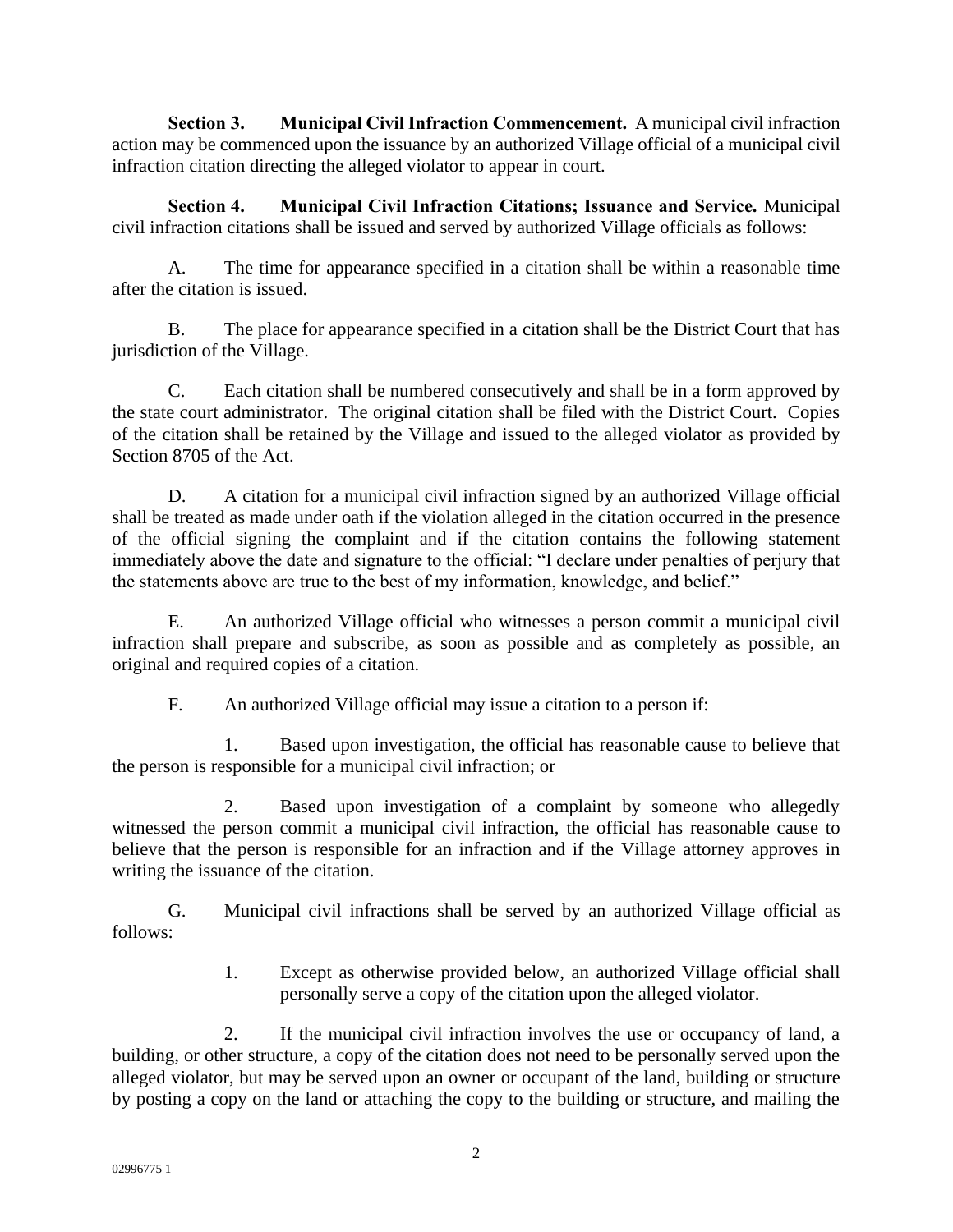citation by first-class mail, to the owner of the land, building or structure at the owner's last known address.

# **Section 5. Municipal Civil Infraction Citations; Contents.**

A. A municipal civil infraction citation shall contain the name and address of the alleged violator, the municipal civil infraction alleged, the place where the alleged violator shall appear in court, the telephone number of the court, and the time at or by which the appearance shall be made.

B. Further, the citation shall inform the alleged violator that he or she may do one of the following:

> 1. Admit responsibility for the municipal civil infraction by mail, in person, or by representation, at or by the time specified for appearance.

2. Admit responsibility for the municipal civil infraction "with explanation" by mail by the time specified for appearance or, in person, or by representation.

3. Deny responsibility for the municipal civil infraction by doing either of the following:

a. Appearing in person for an informal hearing before a judge or district court magistrate, without the opportunity of being represented by an attorney, unless a formal hearing before a judge is requested by the Village.

b. Appearing in court for a formal hearing before a judge, with the opportunity of being represented by an attorney.

C. The citation shall also inform the alleged violator of all of the following:

1. That if the alleged violator desires to admit responsibility "with explanation" in person or by representation, the alleged violator must apply to the court in person, by mail, by telephone or by representation within the time specified for appearance and obtain a scheduled date and time for an appearance.

2. That if the alleged violator desires to deny responsibility, the alleged violator must apply to the court in person, by mail, by telephone, or by representation within the time specified for appearance, and obtain a scheduled date and time to appear for a hearing, unless a hearing date is specified on the citation.

3. That the hearing shall be an informal hearing unless a formal hearing is requested by the alleged violator or the Village.

4. That at an informal hearing the alleged violator must appear in person before a judge or district court magistrate, without the opportunity of being represented by an attorney.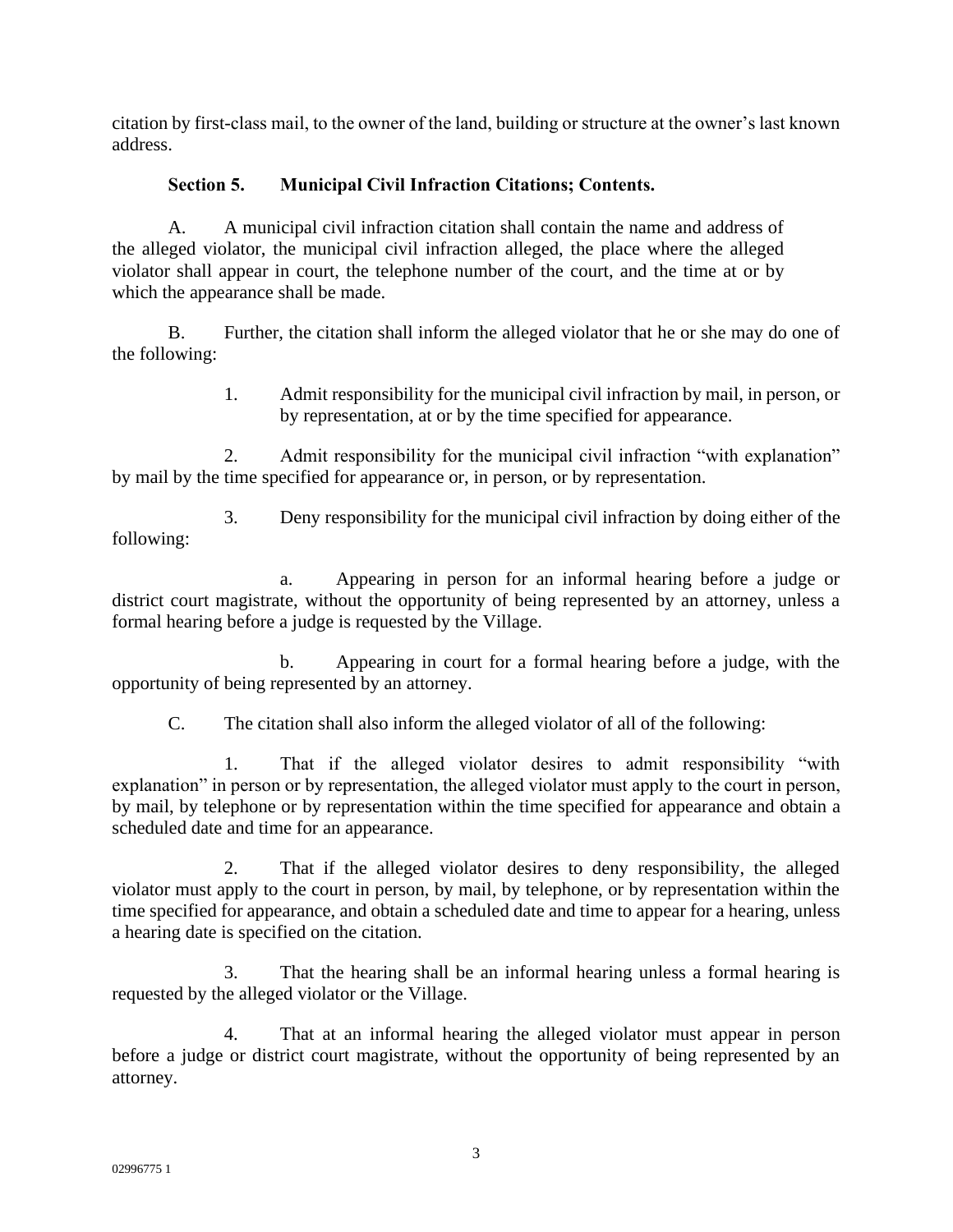5. That at a formal hearing the alleged violator must appear in person before a judge with the opportunity of being represented by an attorney.

D. The citation shall contain a notice in boldfaced type that the failure of the alleged violator to appear within the time specified in the citation or at the time scheduled for a hearing or appearance is a misdemeanor and will result in the entry of a default judgment against the alleged violator on the municipal civil infraction.

# **Section 6. Officials Authorized to Issue Municipal Civil Infraction Citations.**

A. Village officials and other law enforcement officials shall be authorized to enforce Village ordinances and issue civil infraction citations in accordance with such other ordinances that specify the official(s) authorized to issue municipal civil infraction citations for violations of those ordinances.

B. If an ordinance does not otherwise specify a Village official authorized to issue a civil infraction citation for violation of such ordinance, the Village President, Village Ordinance Enforcement Officer (if any), Village Zoning Administrator or a Muskegon County Sherriff's Deputy are hereby authorized to issue such civil infraction citation.

# **Section 7. Penalties.**

A. The sanction for a violation which is a municipal civil infraction shall be a civil fine in the amount as provided by the ordinances involved pursuant to the Act.

B. If no penalty is provided by a separate Village ordinance for violation of that ordinance, the penalty for violation of an ordinance which is designated as a municipal civil infraction shall be as follows:

1. \$150.00 for the first violation.

2. \$300.00 for a second violation within a three-year period of the first violation.

3. \$500.00 for a third and subsequent violations within a three-year period of the first violation.

C. For purposes of this Section, a "subsequent violation" means a violation of the same provision of an ordinance by the same person within the stated time of a prior violation for which the person admitted responsibility or was adjudicated to be responsible.

D. Each day during which any violation continues shall be deemed a separate offense.

E. As an additional penalty, the violator shall be responsible for all costs, damages, expenses, and actual attorney fees incurred by the Village, and shall be subject to all other remedies provided to the Village by law.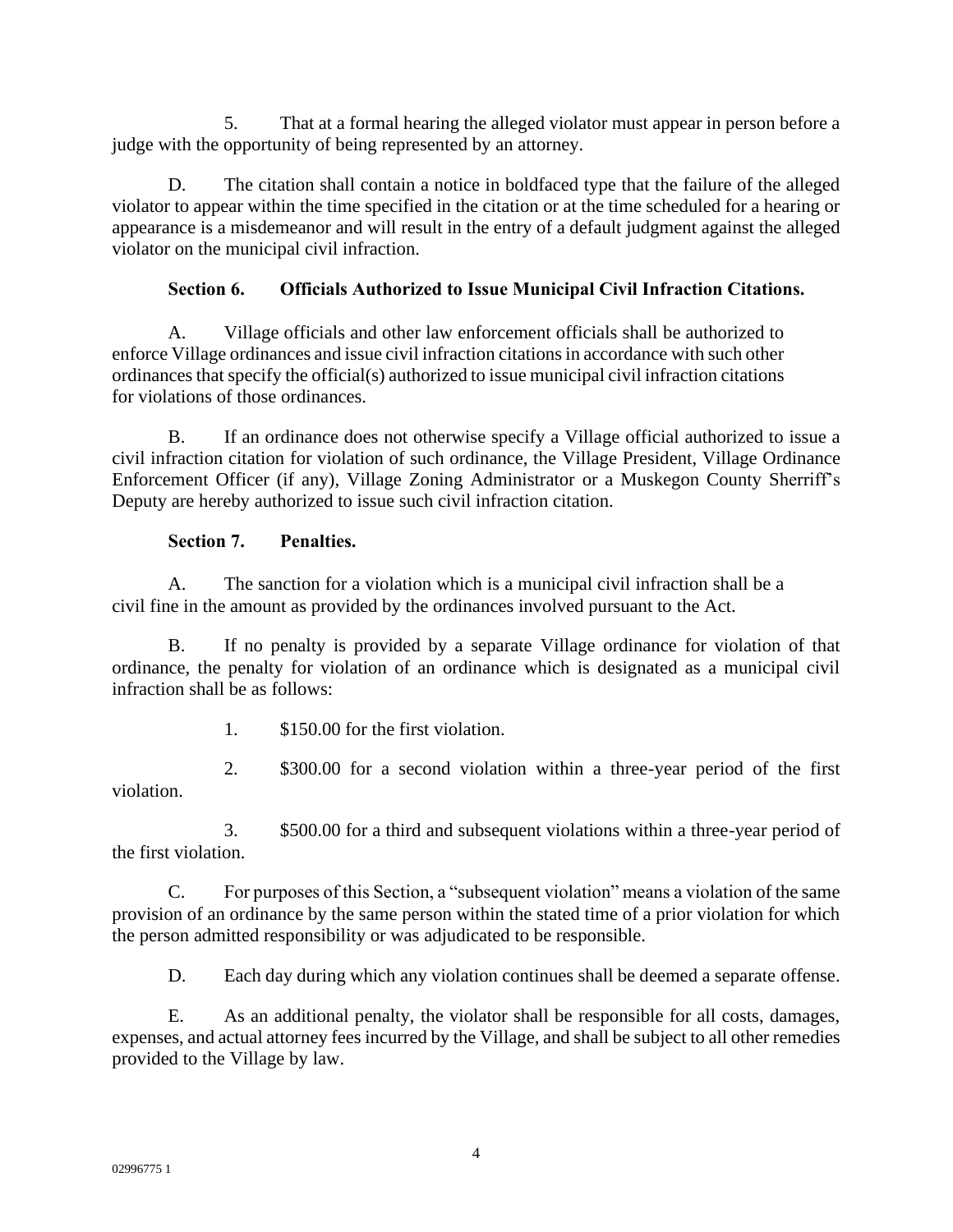F. The issuance of a municipal civil infraction citation and the imposition of penalties against the violator shall not prohibit the Village from also seeking injunctive or other relief against the violator, in order to abate the violation or to seek such other relief as provided by law. In a proceeding for injunctive or other relief, the violator shall be responsible for all costs, damages, expenses, and actual attorney fees incurred by the Village, and shall be subject to all other remedies provided to the Village by law.

**Section 8. Lien for Unpaid Penalties.** If any fines, costs, assessments, damages, or expenses remain unpaid or unsatisfied after the time permitted by the court for such payment or satisfaction, in case of a violation involving the use or occupancy of land or a building or other structure, the Village may obtain a lien against the land, building, or structure involved in the violation by recording a copy of the court order requiring payment of the fines, costs, and assessments with the Muskegon County Register of Deeds. Such lien may be enforced and discharged by the Village in the manner provided by law.

**Section 9. Severability.** The provisions of this ordinance are severable, and if any part is declared invalid for any reason by a court of competent jurisdiction, it shall not affect the remainder of the ordinance which shall continue in full force and effect.

**Section 10. Publication and Effective Date.** This ordinance or a summary of its regulatory effect shall be published in a newspaper of general circulation in the Village within 15 days after adoption. The ordinance shall become effective on the  $20<sup>th</sup>$  day after its passage or upon publication, whichever occurs first.

AYES: Members:

NAYS: Members:

Passed and adopted by the Village of Ravenna on \_\_\_\_\_\_\_\_\_\_\_\_\_\_\_\_, 2021.

\_\_\_\_\_\_\_\_\_\_\_\_\_\_\_\_\_\_\_\_\_\_\_\_\_\_\_\_\_\_\_\_\_\_\_\_\_\_\_\_\_\_\_\_\_\_\_\_\_\_\_\_\_\_\_\_\_

\_\_\_\_\_\_\_\_\_\_\_\_\_\_\_\_\_\_\_\_\_\_\_\_\_\_\_\_\_\_\_\_\_\_\_\_\_\_\_\_\_\_\_\_\_\_\_\_\_\_\_\_\_\_\_\_\_

Steve Dohm, President Village of Ravenna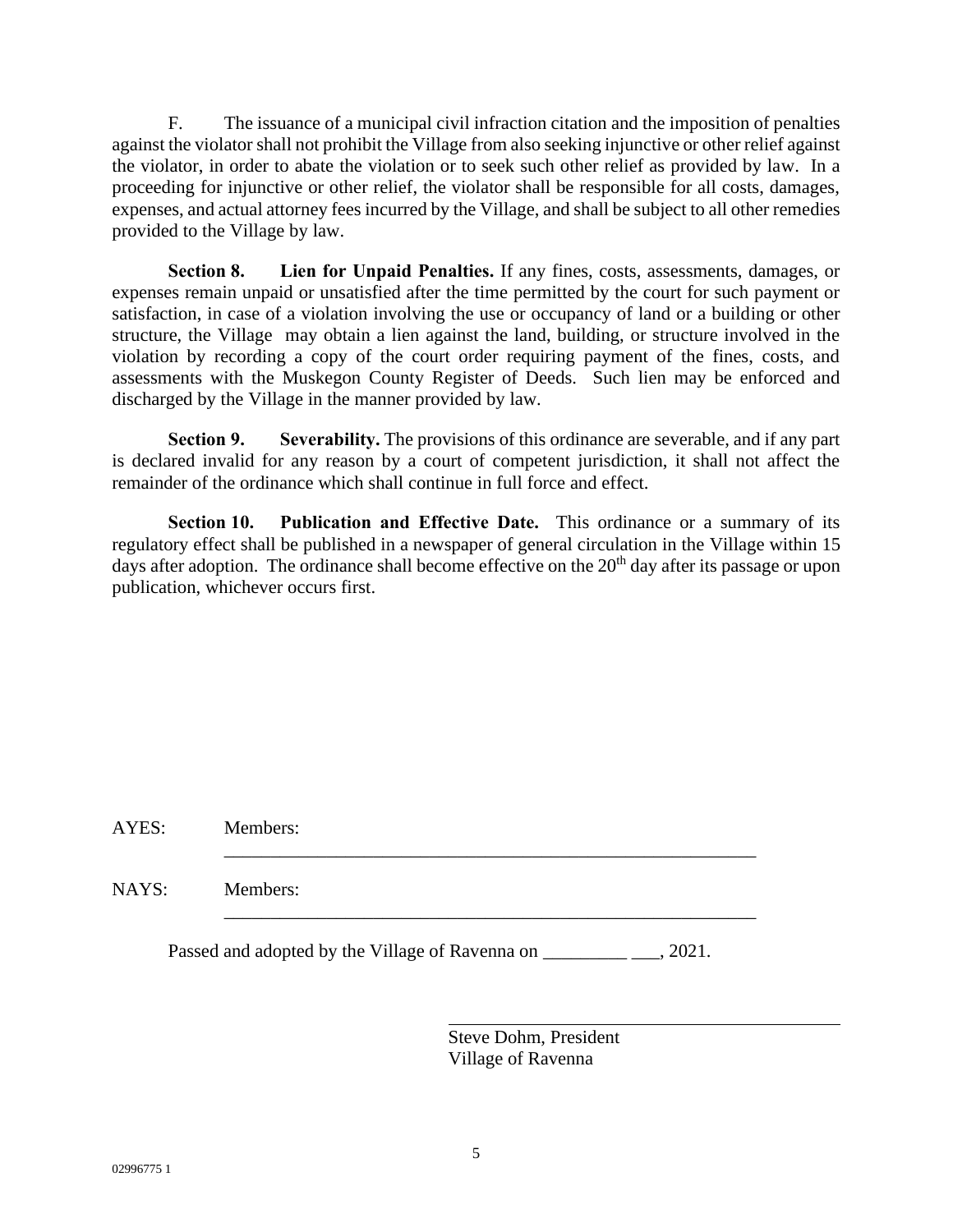Dee Dee Hazen, Clerk Village of Ravenna

# **CERTIFICATION OF VILLAGE CLERK**

I hereby certify that the foregoing is a true and complete copy of an Ordinance adopted by the Village Council of the Village of Ravenna, County of Muskegon, State of Michigan, at a regular meeting held on \_\_\_\_\_\_\_\_\_\_\_\_, 2021, and that public notice of said meeting was given pursuant to Act No. 267, Public Acts of Michigan of 1976, as amended, including in the case of a special or rescheduled meeting, notice by publication or posting at least eighteen (18) hours prior to the time set for said meeting.

I further certify that said Ordinance has been recorded in the Ordinance Book of the Village and such recording has been authenticated by the signatures of the President and Village Clerk.

Dee Dee Hazen, Village Clerk

# **CERTIFICATE OF PUBLICATION**

I hereby certify that a summary of Ordinance No. \_\_\_, adopted by the Village Council of the Village of Ravenna, was published in the *Ravenna Independent* on \_\_\_\_\_\_\_\_\_\_\_\_ \_\_, 2021.

Dee Dee Hazen, Village Clerk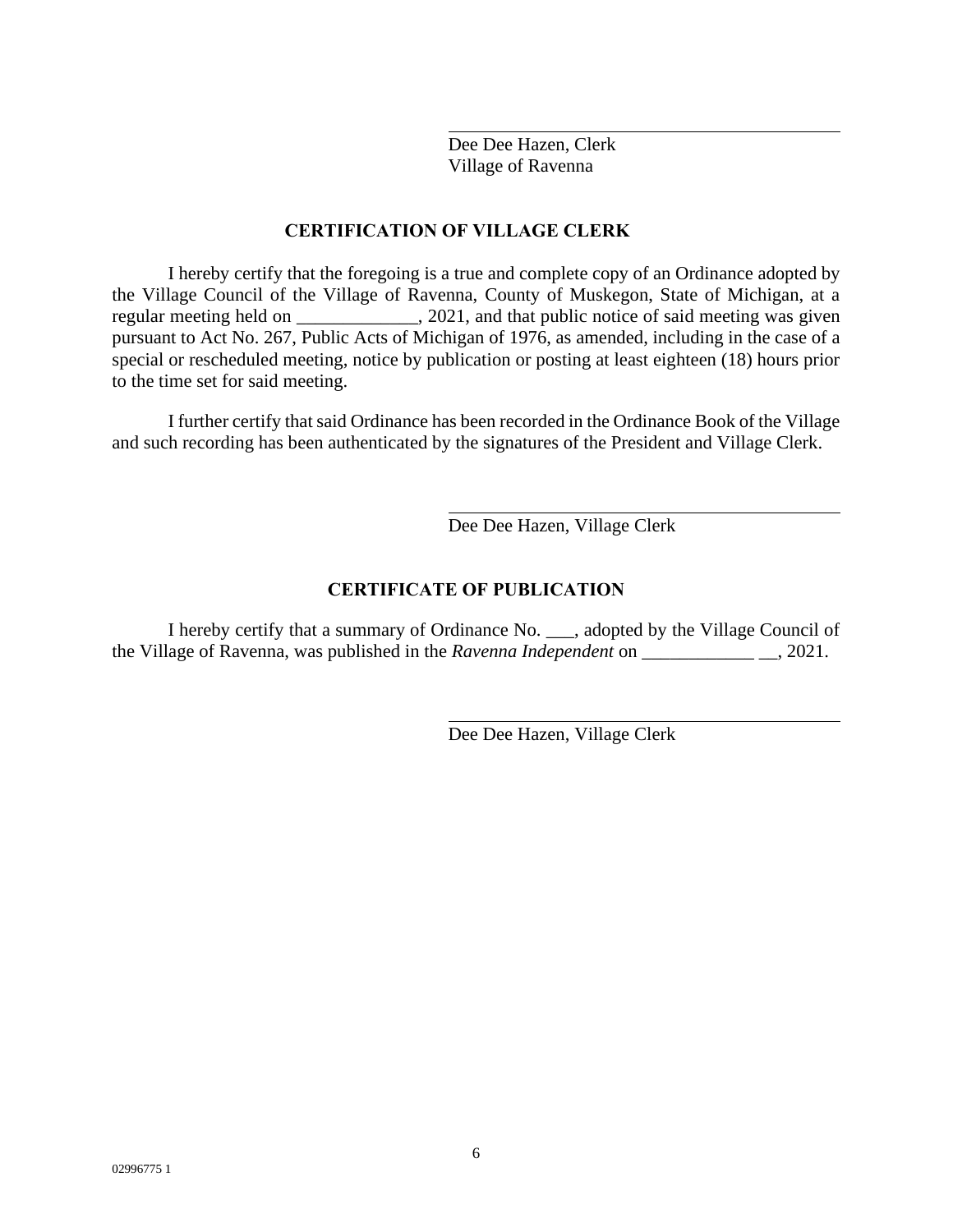# **VILLAGE OF RAVENNA**

# **COUNTY OF MUSKEGON, MICHIGAN**

At a regular meeting of the Village Council of the Village of Ravenna, held at the Village

Hall, 12090 Crockery Creek Drive, Ravenna, Michigan, on the day of  $\qquad \qquad .2021,$ 

at 7:00 p.m.

| PRESENT: Members: |  |
|-------------------|--|
| ABSENT: Members:  |  |

The following preamble and ordinance were offered by Member and and

seconded by Member  $\qquad \qquad$  :

# **ORDINANCE NO. \_\_\_**

# **AN ORDINANCE TO AMEND THE PENALTY PROVISIONS IN THE VILLAGE'S SNOWMOBILES, PARKING, GARBAGE/RUBBISH, NUISANCES/JUNK, NOXIOUS WEED, AND SEWER ORDINANCES TO MAKE VIOLATIONS THEREOF MUNICIPAL CIVIL INFRACTIONS, AND MATERS RELATED THERETO**

# THE VILLAGE OF RAVENNA ORDAINS:

# **Section 1. Amendment of Ordinance No. 17 – Snowmobiles.** Section VI of Village

Ordinance No. 17, regulating Snowmobiles, is hereby amended to read in its entirety as follows:

Sec. VI. Penalties.

- A. A violation of this ordinance is a municipal civil infraction, for which the fine shall be not less than \$50.00, nor more than \$300.00 for the first offense and not less than \$100.00 nor more than \$500.00 for subsequent offenses, in the discretion of the Court. Such fine will be in addition to all other costs, attorney fees, damages, expenses, and other remedies as provided by law. For purposes of this section, "subsequent offense" shall have the meaning given to that term in the Village's Civil Infractions Ordinance.
- B. In addition to pursuing municipal civil infraction proceedings pursuant to subsection A hereof, the Village may also institute an appropriate action in the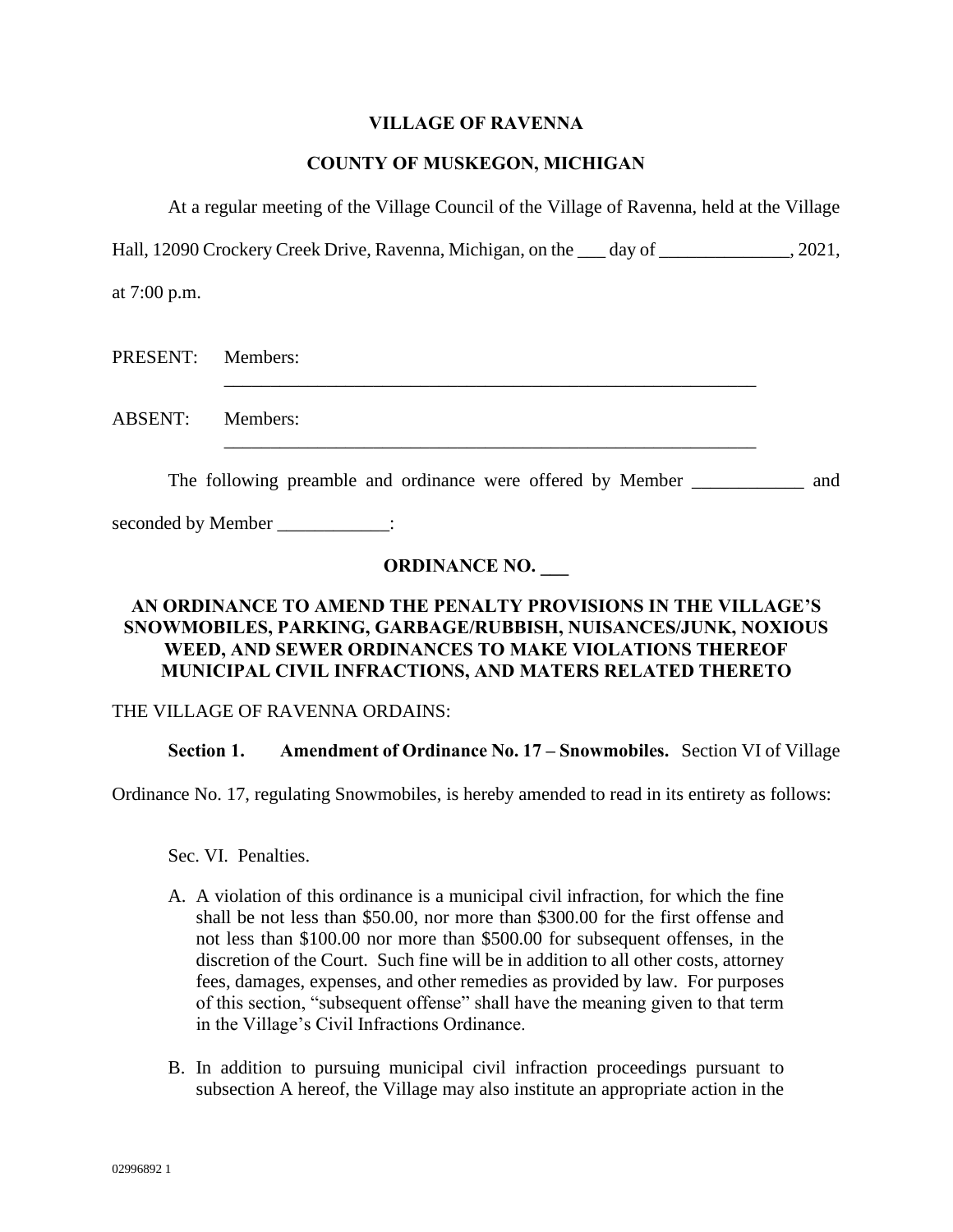court of competent jurisdiction seeking injunctive, declaratory, or other equitable relief to enforce or interpret this ordinance or any provision of this ordinance.

- C. All remedies available to the Village under this ordinance and Michigan law shall be deemed cumulative and not exclusive.
- D. Violations of this ordinance are hereby declared a nuisance per se.
- E. Any person, firm or entity that assists with or enables the violation of this ordinance shall be responsible for aiding and abetting and shall be considered to have violated the provision of the ordinance involved for which such aiding and abetting occurred.

# **Section 2. Amendment of Ordinance No. 28 – Parking, On-Street.** Section 2 of

Village Ordinance No. 28, regulating on-street parking, is hereby amended to read in its entirety

as follows:

Sec. 2. Penalties.

- A. A violation of this ordinance is a municipal civil infraction, for which the fine shall be not less than \$25.00, nor more than \$300.00 for the first offense and not less than \$100.00 nor more than \$500.00 for subsequent offenses, in the discretion of the Court. Such fine will be in addition to all other costs, attorney fees, damages, expenses, and other remedies as provided by law. For purposes of this section, "subsequent offense" shall have the meaning given to that term in the Village's Civil Infractions Ordinance.
- B. In addition to pursuing municipal civil infraction proceedings pursuant to subsection A hereof, the Village may also institute an appropriate action in the court of competent jurisdiction seeking injunctive, declaratory, or other equitable relief to enforce or interpret this ordinance or any provision of this ordinance.
- C. All remedies available to the Village under this ordinance and Michigan law shall be deemed cumulative and not exclusive.
- D. Violations of this ordinance are hereby declared a nuisance per se.
- E. Any person, firm or entity that assists with or enables the violation of this ordinance shall be responsible for aiding and abetting and shall be considered to have violated the provision of the ordinance involved for which such aiding and abetting occurred.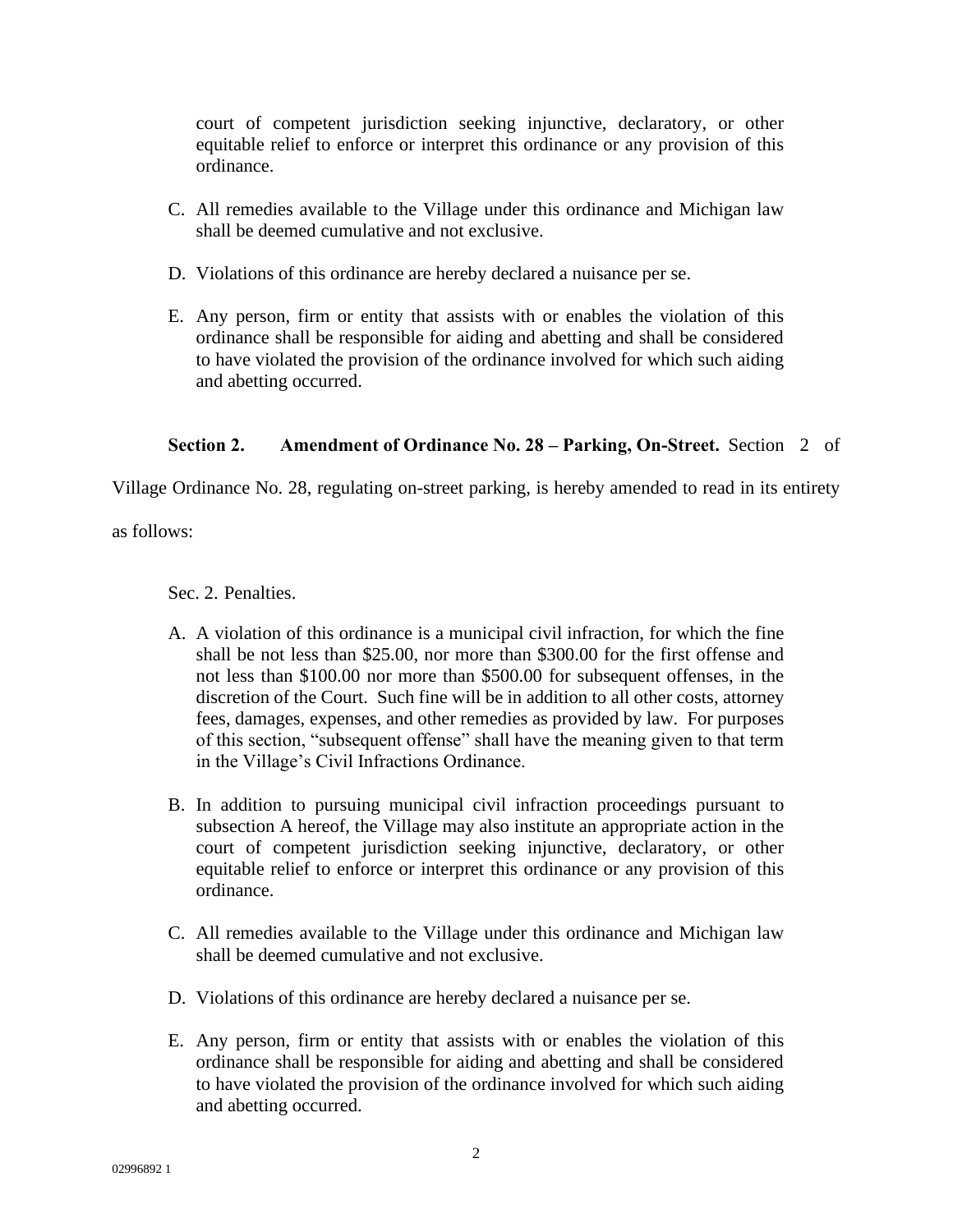# **Section 3. Amendment to Ordinance No. 23 – Garbage and Rubbish.** Section 9 of

Village Ordinance No. 23, regulating garbage and rubbish, is hereby amended to read in its entirety

as follows:

Sec. 9. Penalties.

- A. A violation of this ordinance is a municipal civil infraction, for which the fine shall be not less than \$100.00, nor more than \$300.00 for the first offense and not less than \$200.00 nor more than \$500.00 for subsequent offenses, in the discretion of the Court. Such fine will be in addition to all other costs, attorney fees, damages, expenses, and other remedies as provided by law. For purposes of this section, "subsequent offense" shall have the meaning given to that term in the Village's Civil Infractions Ordinance.
- B. In addition to pursuing municipal civil infraction proceedings pursuant to subsection A hereof, the Village may also institute an appropriate action in the court of competent jurisdiction seeking injunctive, declaratory, or other equitable relief to enforce or interpret this ordinance or any provision of this ordinance.
- C. All remedies available to the Village under this ordinance and Michigan law shall be deemed cumulative and not exclusive.
- D. Each day that a violation of this ordinance persists shall constitute a separate offense.
- E. Violations of this ordinance are hereby declared a nuisance per se.
- F. Any person, firm or entity that assists with or enables the violation of this ordinance shall be responsible for aiding and abetting and shall be considered to have violated the provision of the ordinance involved for which such aiding and abetting occurred.

# **Section 4. Amendment of Ordinance No. 40 – Nuisances; Junk.**Section 4 of Village

Ordinance No. 40, regulating nuisances and the dumping and accumulation of junk, is hereby amended to read in its entirety as follows:

Sec. 4. Penalties.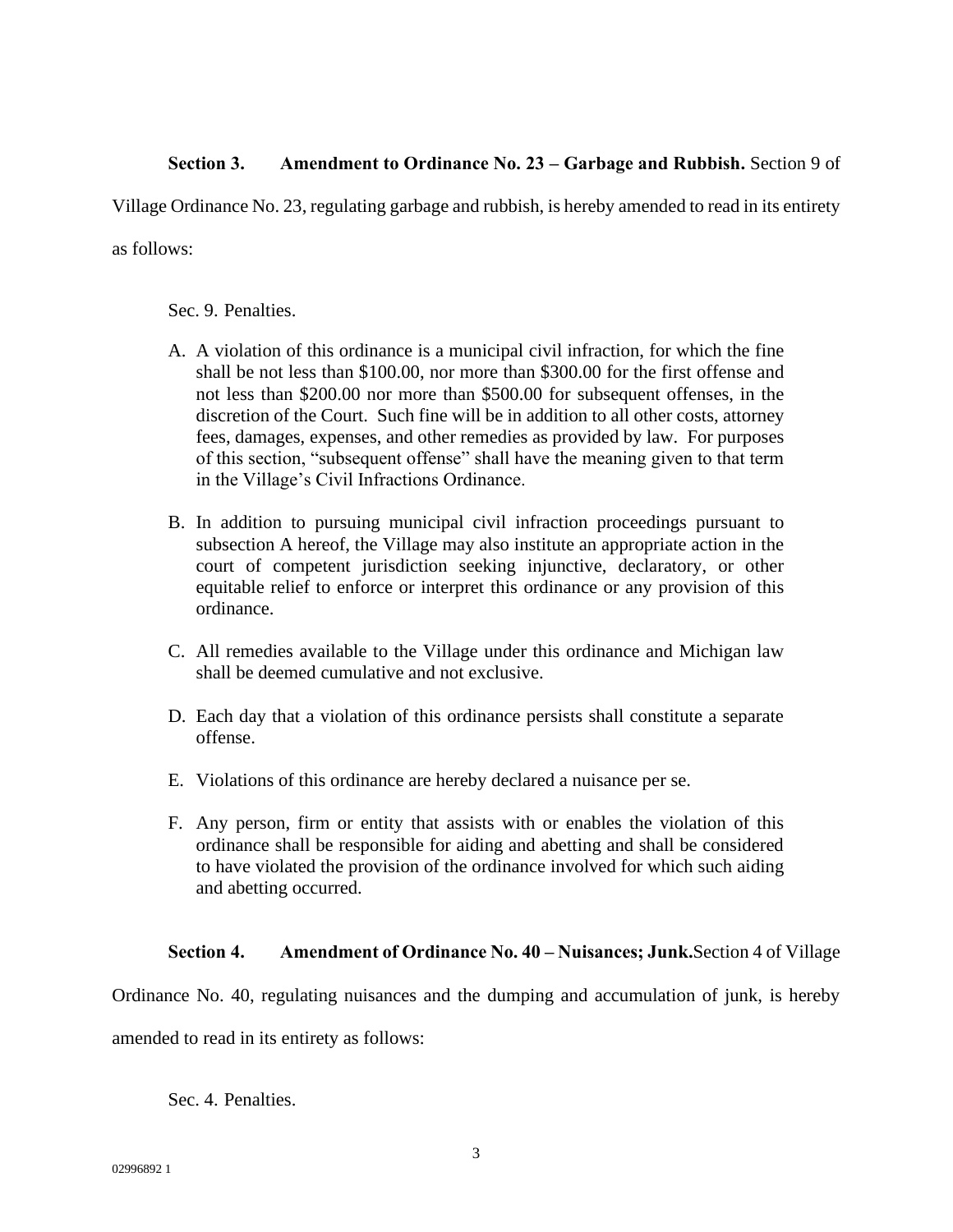- A. A violation of this ordinance is a municipal civil infraction, for which the fine shall be not less than \$50.00, nor more than \$300.00 for the first offense and not less than \$100.00 nor more than \$500.00 for subsequent offenses, in the discretion of the Court. Such fine will be in addition to all other costs, attorney fees, damages, expenses, and other remedies as provided by law. For purposes of this section, "subsequent offense" shall have the meaning given to that term in the Village's Civil Infractions Ordinance.
- B. In addition to pursuing municipal civil infraction proceedings pursuant to subsection A hereof, the Village may also institute an appropriate action in the court of competent jurisdiction seeking injunctive, declaratory, or other equitable relief to enforce or interpret this ordinance or any provision of this ordinance.
- C. All remedies available to the Village under this ordinance and Michigan law shall be deemed cumulative and not exclusive.
- D. Each day that a violation of this ordinance persists shall constitute a separate offense.
- E. Violations of this ordinance are hereby declared a nuisance per se.
- F. Any person, firm or entity that assists with or enables the violation of this ordinance shall be responsible for aiding and abetting and shall be considered to have violated the provision of the ordinance involved for which such aiding and abetting occurred.

# **Section 5. Amendment of Ordinance No. 15 – Noxious Weeds.**

Section 5 of Village Ordinance No. 15, regulating noxious weeds, is hereby amended to

read in its entirety as follows:

Sec. 5. Penalties.

- A. A violation of this ordinance is a municipal civil infraction, for which the fine shall be not less than \$50.00, nor more than \$300.00 for the first offense and not less than \$100.00 nor more than \$500.00 for subsequent offenses, in the discretion of the Court. Such fine will be in addition to all other costs, attorney fees, damages, expenses, and other remedies as provided by law. For purposes of this section, "subsequent offense" shall have the meaning given to that term in the Village's Civil Infractions Ordinance.
- B. In addition to pursuing municipal civil infraction proceedings pursuant to subsection A hereof, the Village may also institute an appropriate action in the court of competent jurisdiction seeking injunctive, declaratory, or other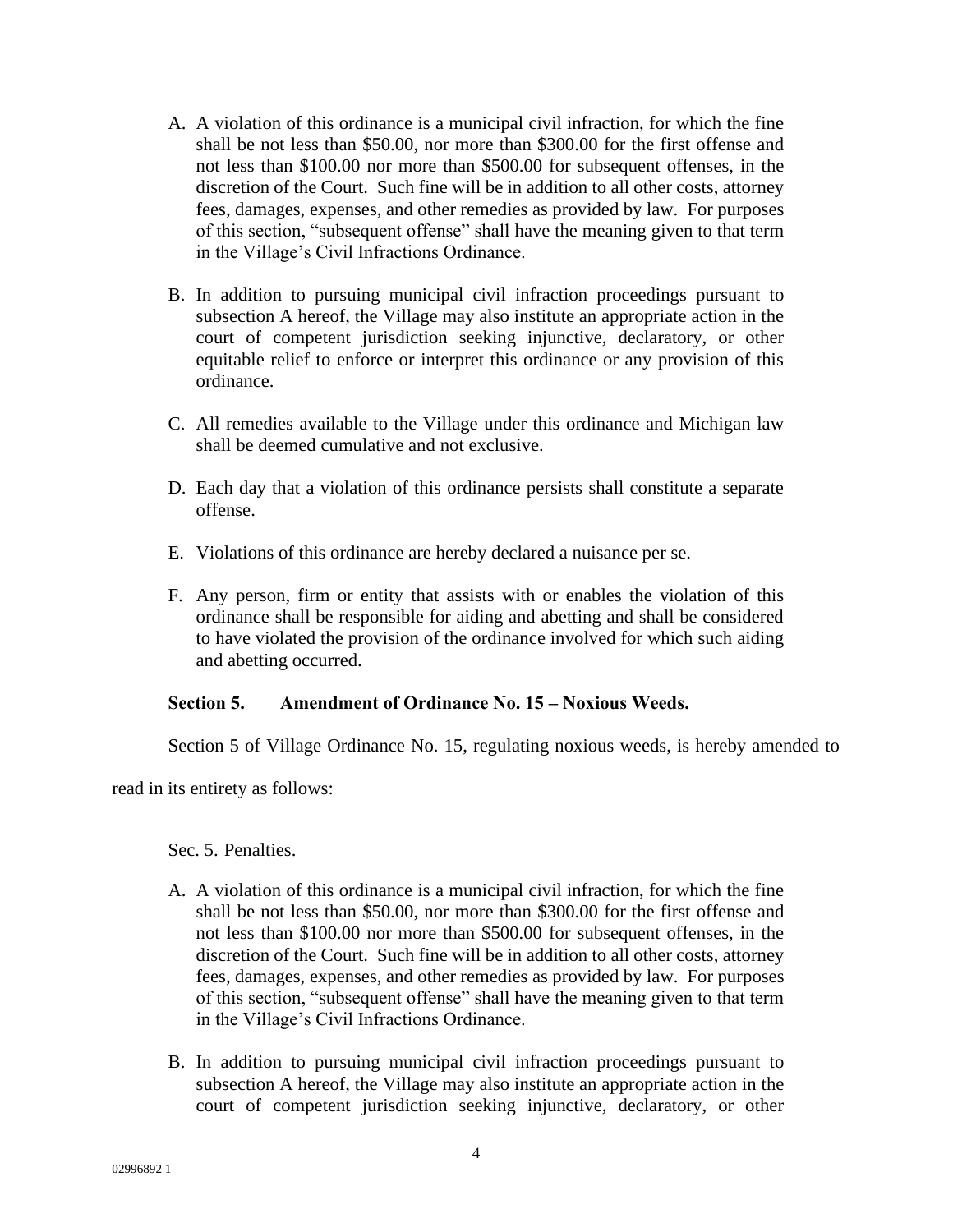equitable relief to enforce or interpret this ordinance or any provision of this ordinance.

- C. All remedies available to the Village under this ordinance and Michigan law shall be deemed cumulative and not exclusive.
- D. Each day that a violation of this ordinance persists shall constitute a separate offense.
- E. Violations of this ordinance are hereby declared a nuisance per se.
- F. Any person, firm or entity that assists with or enables the violation of this ordinance shall be responsible for aiding and abetting and shall be considered to have violated the provision of the ordinance involved for which such aiding and abetting occurred.

# **Section 6. Amendment of Ordinance No. 10 – Sewer Rules and Regulations.**

Section VIII(B) of Village Ordinance No. 10, regulating sewers, is hereby amended to read

in its entirety as follows:

B. A violation of this ordinance is a municipal civil infraction, for which the fine shall be not less than \$25.00, nor more than \$100.00 for each violation, in the discretion of the Court. Each day that a violation of this ordinance persists shall constitute a separate offense. Such fine will be in addition to all other costs, attorney fees, damages, expenses, and other remedies as provided by law. In addition to pursuing municipal civil infraction proceedings, the Village may also institute an appropriate action in the court of competent jurisdiction seeking injunctive, declaratory, or other equitable relief to enforce or interpret this ordinance or any provision of this ordinance. All remedies available to the Village under this ordinance and Michigan law shall be deemed cumulative and not exclusive.

**Section 7. Severability.** The provisions of this ordinance are severable, and if any part is declared invalid for any reason by a court of competent jurisdiction, it shall not affect the remainder of the ordinance which shall continue in full force and effect.

**Section 8. Publication and Effective Date.** This ordinance or a summary of its regulatory effect shall be published in a newspaper of general circulation in the Village within 15 days after adoption. The ordinance shall become effective on the  $20<sup>th</sup>$  day after its passage or upon publication, whichever occurs first.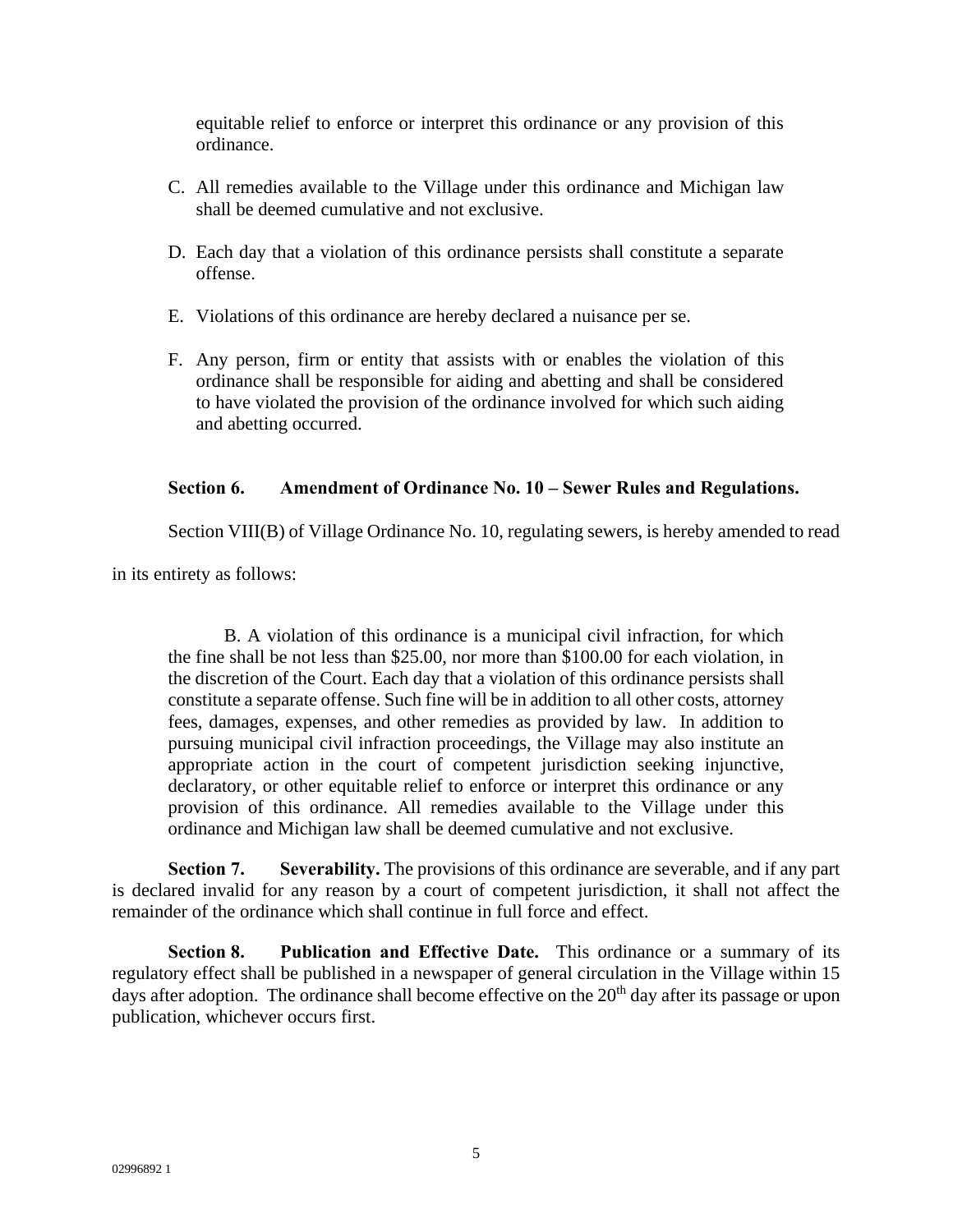| AYES: | Members: |
|-------|----------|
| NAYS: | Members: |

Passed and adopted by the Village of Ravenna on \_\_\_\_\_\_\_\_\_\_\_\_\_\_\_, 2021.

Steve Dohm, President Village of Ravenna

Dee Dee Hazen, Clerk Village of Ravenna

# **CERTIFICATION OF VILLAGE CLERK**

I hereby certify that the foregoing is a true and complete copy of an Ordinance adopted by the Village Council of the Village of Ravenna, County of Muskegon, State of Michigan, at a regular meeting held on \_\_\_\_\_\_\_\_\_\_\_\_\_, 2021, and that public notice of said meeting was given pursuant to Act No. 267, Public Acts of Michigan of 1976, as amended, including in the case of a special or rescheduled meeting, notice by publication or posting at least eighteen (18) hours prior to the time set for said meeting.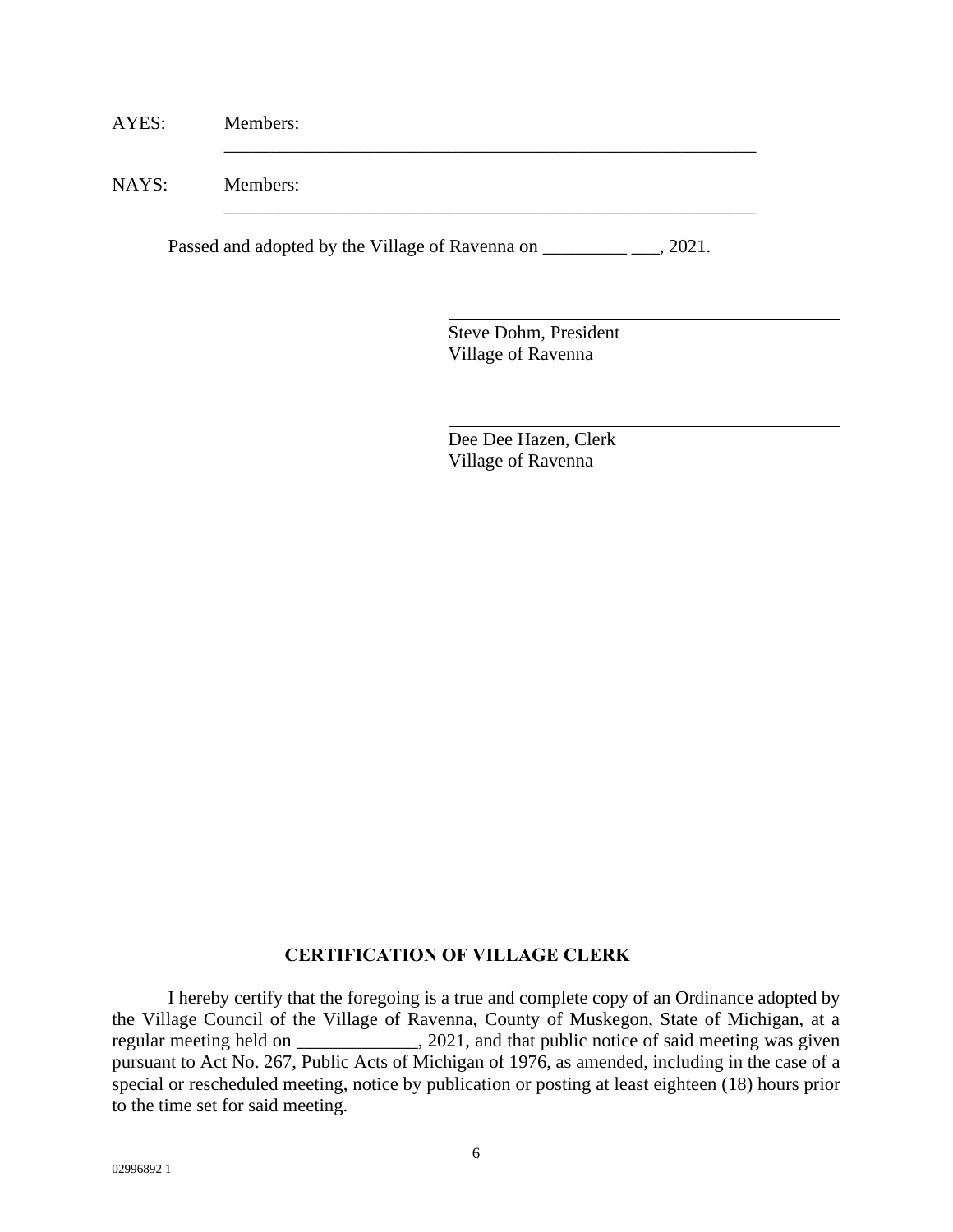I further certify that said Ordinance has been recorded in the Ordinance Book of the Village and such recording has been authenticated by the signatures of the President and Village Clerk.

Dee Dee Hazen, Village Clerk

# **CERTIFICATE OF PUBLICATION**

I hereby certify that a summary of Ordinance No. \_\_\_, adopted by the Village Council of the Village of Ravenna, was published in the *Ravenna Independent* on \_\_\_\_\_\_\_\_\_\_\_\_ \_\_, 2021.

Dee Dee Hazen, Village Clerk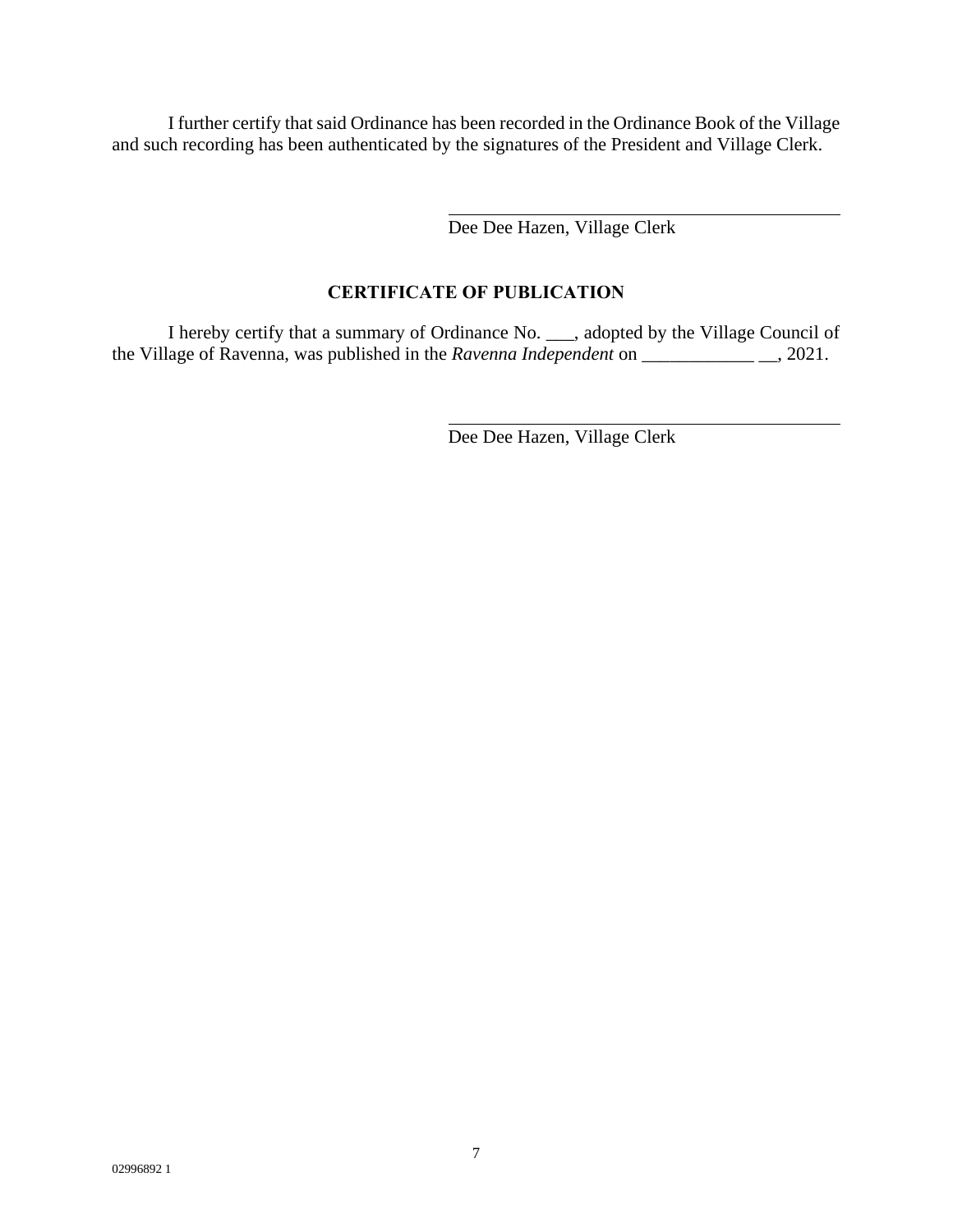# Michigan Township Services Muskegon

5855 Airline (231) 865-6977 \* fax (231) 865-6191

# Permits Issued For Ravenna Village

# **Building**

| unung             |                    |                            |                      |             |                            |                             |
|-------------------|--------------------|----------------------------|----------------------|-------------|----------------------------|-----------------------------|
| Date              | Permit#            | <b>Site Address</b>        | Construction<br>Cost | Permit Cost | Owner                      | <b>Type Of Construction</b> |
|                   | 9/14/2021 RVB21025 | 3796 S Ravenna Rd Apt. B1  | \$47,419.00          | \$209.72    | DK Companies LLC           | Remodel                     |
|                   | 9/14/2021 RVB21026 | 3796 S Ravenna Rd Apt. B2  | \$47,419.00          | \$209.72    | DK Companies LLC           | Remodel                     |
|                   | 9/14/2021 RVB21027 | 3796 S Ravenna Rd Apt. B3  | \$47,419.00          | \$209.72    | DK Companies LLC           | Remodel                     |
|                   | 9/14/2021 RVB21028 | 3796 S Ravenna Rd Apt. B4  | \$47,419.00          | \$209.72    | DK Companies LLC           | Remodel                     |
|                   | 9/14/2021 RVB21029 | 3796 S Ravenna Rd Apt. B5  | \$47,419.00          | \$209.72    | DK Companies LLC           | Remodel                     |
|                   | 9/14/2021 RVB21030 | 3796 S Ravenna Rd Apt. B6  | \$47,419.00          | \$209.72    | DK Companies LLC           | Remodel                     |
|                   | 9/14/2021 RVB21031 | 3796 S Ravenna Rd Apt. B7  | \$47,419.00          | \$209.72    | DK Companies LLC           | Remodel                     |
|                   | 9/14/2021 RVB21032 | 3796 S Ravenna Rd Apt. B8  | \$47,419.00          | \$209.72    | DK Companies LLC           | Remodel                     |
|                   | 9/14/2021 RVB21033 | 3794 S Ravenna Rd Apt. B9  | \$47,419.00          | \$209.72    | DK Companies LLC           | Remodel                     |
|                   | 9/14/2021 RVB21034 | 3794 S Ravenna Rd Apt. B10 | \$47,419.00          | \$209.72    | DK Companies LLC           | Remodel                     |
|                   | 9/14/2021 RVB21035 | 3794 S Ravenna Rd Apt. B11 | \$47,419.00          | \$209.72    | DK Companies LLC           | Remodel                     |
|                   | 9/14/2021 RVB21036 | 3794 S Ravenna Rd Apt. B12 | \$47,419.00          | \$209.72    | DK Companies LLC           | Remodel                     |
|                   | 9/14/2021 RVB21037 | 3794 S Ravenna Rd Apt. B13 | \$47,419.00          | \$209.72    | DK Companies LLC           | Remodel                     |
|                   | 9/14/2021 RVB21038 | 3794 S Ravenna Rd Apt. B14 | \$47,419.00          | \$209.72    | DK Companies LLC           | Remodel                     |
|                   | 9/14/2021 RVB21039 | 3794 S Ravenna Rd Apt. B15 | \$47,419.00          | \$209.72    | DK Companies LLC           | Remodel                     |
|                   | 9/14/2021 RVB21040 | 3794 S Ravenna Rd Apt. B16 | \$47,419.00          | \$209.72    | DK Companies LLC           | Remodel                     |
|                   | 9/14/2021 RVB21041 | 3804 S Ravenna Rd Apt. A1  | \$47,419.00          | \$209.72    | DK Companies LLC           | Remodel                     |
|                   | 9/14/2021 RVB21042 | 3804 S Ravenna Rd Apt. A2  | \$47,419.00          | \$209.72    | DK Companies LLC           | Remodel                     |
|                   | 9/14/2021 RVB21043 | 3804 S Ravenna Rd Apt. A3  | \$47,419.00          | \$209.72    | DK Companies LLC           | Remodel                     |
|                   | 9/14/2021 RVB21044 | 3804 S Ravenna Rd Apt. A4  | \$47,419.00          | \$209.72    | DK Companies LLC           | Remodel                     |
|                   | 9/14/2021 RVB21045 | 3804 S Ravenna Rd Apt. A5  | \$47,419.00          | \$209.72    | DK Companies LLC           | Remodel                     |
|                   | 9/14/2021 RVB21046 | 3804 S Ravenna Rd Apt. A6  | \$47,419.00          | \$209.72    | DK Companies LLC           | Remodel                     |
|                   | 9/14/2021 RVB21047 | 3804 S Ravenna Rd Apt. A7  | \$47,419.00          | \$209.72    | DK Companies LLC           | Remodel                     |
|                   | 9/14/2021 RVB21048 | 3804 S Ravenna Rd Apt. A8  | \$47,419.00          | \$209.72    | DK Companies LLC           | Remodel                     |
|                   | 9/14/2021 RVB21049 | 3806 S Ravenna Rd Apt. A9  | \$47,419.00          | \$209.72    | DK Companies LLC           | Remodel                     |
|                   | 9/14/2021 RVB21050 | 3806 S Ravenna Rd Apt. A10 | \$47,419.00          | \$209.72    | DK Companies LLC           | Remodel                     |
|                   | 9/14/2021 RVB21051 | 3806 S Ravenna Rd Apt. A11 | \$47,419.00          | \$209.72    | DK Companies LLC           | Remodel                     |
|                   | 9/14/2021 RVB21052 | 3806 S Ravenna Rd Apt. A12 | \$47,419.00          | \$209.72    | DK Companies LLC           | Remodel                     |
|                   | 9/14/2021 RVB21053 | 3806 S Ravenna Rd Apt. A13 | \$47,419.00          | \$209.72    | DK Companies LLC           | Remodel                     |
|                   | 9/14/2021 RVB21054 | 3806 S Ravenna Rd Apt. A14 | \$47,419.00          | \$209.72    | DK Companies LLC           | Remodel                     |
|                   | 9/14/2021 RVB21055 | 3806 S Ravenna Rd Apt. A15 | \$47,419.00          | \$209.72    | DK Companies LLC           | Remodel                     |
|                   | 9/14/2021 RVB21056 | 3806 S Ravenna Rd Apt. A16 | \$47,419.00          | \$209.72    | DK Companies LLC           | Remodel                     |
|                   |                    | <b>Building Totals</b>     | \$1,517,408.00       | \$6,711.04  |                            |                             |
| <b>Mechanical</b> |                    |                            |                      |             |                            |                             |
|                   | Permit#            | <b>Site Address</b>        | Construction<br>Cost | Permit Cost | Owner                      | Type Of Construction        |
|                   | 9/30/2021 RVM21014 | 3796 S Ravenna Rd bldg 379 |                      | \$130.00    | Creekside Apartment        | Misc.                       |
|                   | 9/30/2021 RVM21015 | 3796 S Ravenna Rd bldg 380 |                      | \$130.00    | <b>Creekside Apartment</b> | Misc.                       |
|                   |                    | <b>Mechanical Totals</b>   |                      | \$260.00    |                            |                             |
|                   |                    | <b>Grand Total:</b>        | \$1,517,408.00       | \$6,971.04  | $X - 15 =$                 | \$1,045.65                  |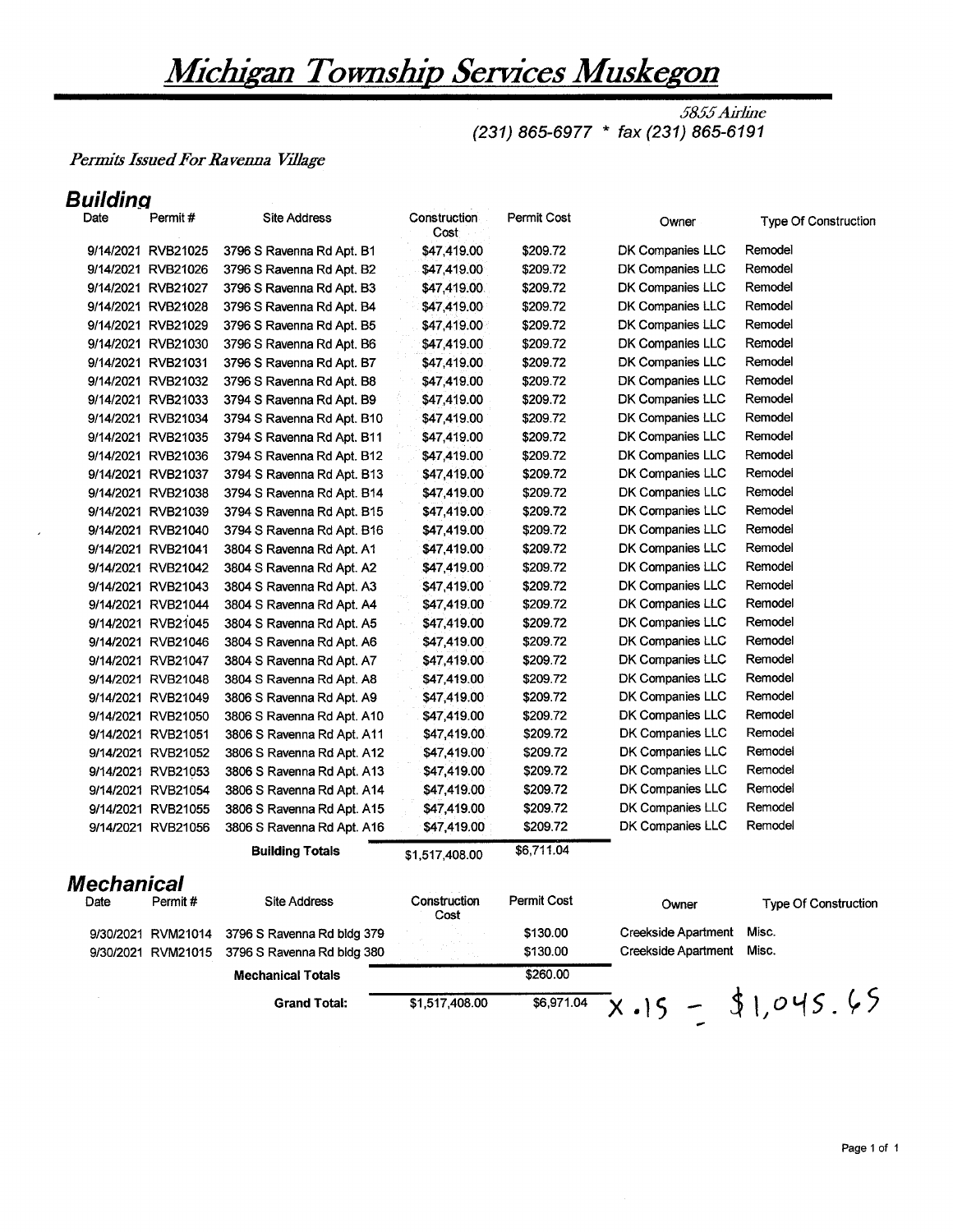# <u>Building Inspections Performed In Ravenna Village Within A Date Period</u><br>Instants Inspections Performed In Ravenna Village Within A Date Period

|               | Type of Permit                   |                             |            |         |                                          | inspection Status And Comment |              |                                      |           |
|---------------|----------------------------------|-----------------------------|------------|---------|------------------------------------------|-------------------------------|--------------|--------------------------------------|-----------|
| panss<br>Date | <b>Building Permit</b><br>Number | Address and Project Type    | Contractor | Footing | Underground<br>Foundation.<br>or Service | Rough-In                      | <b>Final</b> | <b>History Only</b><br><b>Status</b> | Inspector |
|               | Building                         | 12412 Crockery Creek        | Owner      | kes     |                                          |                               |              |                                      | Serra     |
|               | 9/30/2021 RVB21024               | <b>Addition</b>             |            |         |                                          |                               |              |                                      |           |
|               | <b>Building</b>                  | 12607 Harrisprig Rd Shed 芯  | Owner      |         |                                          |                               | §<br>®       |                                      | Serra     |
| 1202/82/6     | <b>RVB21021</b>                  | Acc Bld                     |            |         |                                          |                               |              |                                      |           |
|               | Building                         | 12607 Harrisburg Rd Shed #1 | Owner      |         |                                          |                               | §≷           |                                      | Serra     |
| 1202/82/6     | <b>RVB21020</b>                  | Acc Bld                     |            |         |                                          |                               |              |                                      |           |
|               |                                  |                             |            |         |                                          |                               |              |                                      |           |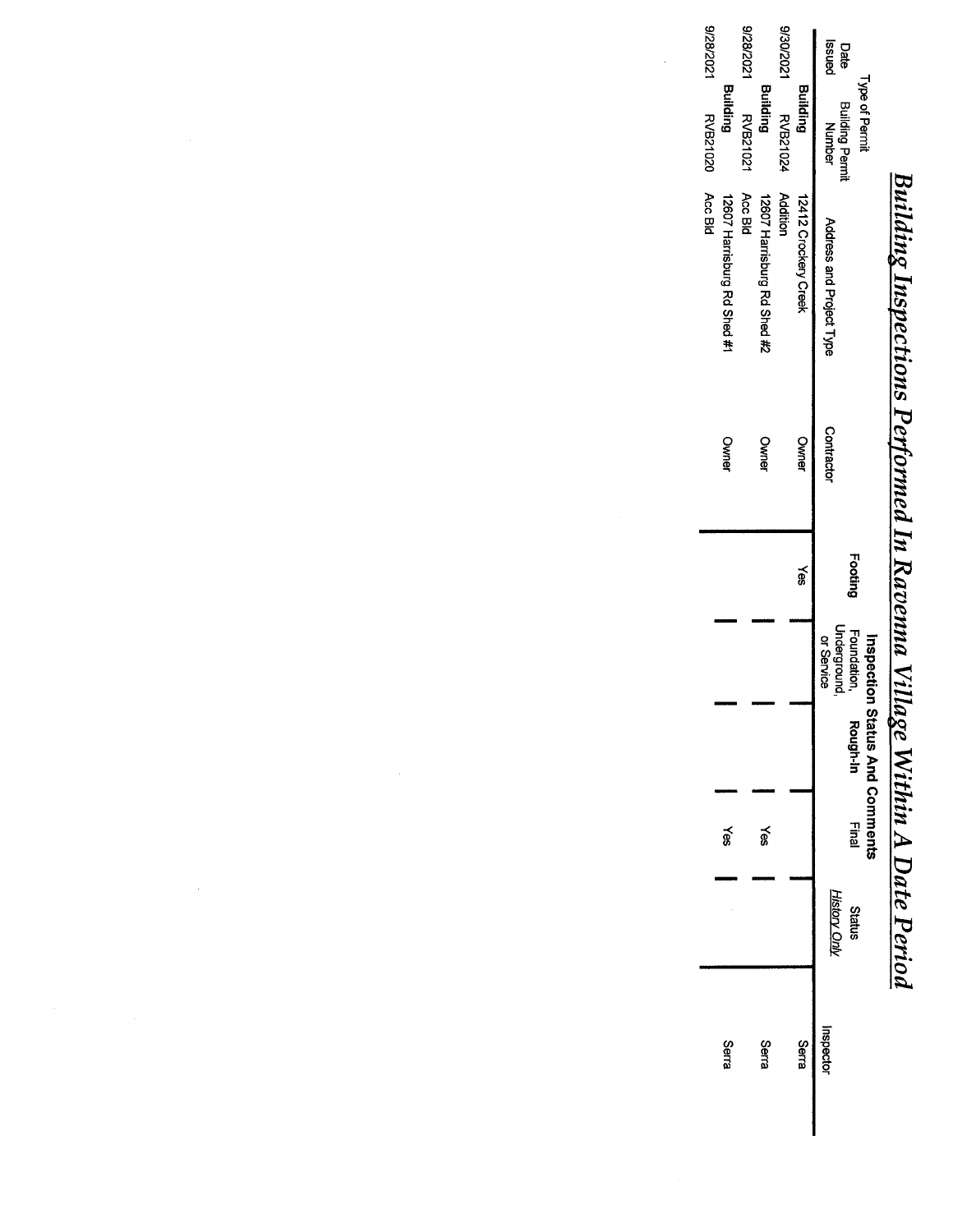# **CONTRACT FOR WASTE COLLECTION AND DISPOSAL**

THIS AGREEMENT is made effective January 1, 2022, by and between the **VILLAGE OF RAVENNA,** a Michigan Municipal Corporation, of 12090 Crockery Creek Dr, Ravenna, Michigan 49451 (hereinafter "Village"), and **ALLIED WASTE SERVICES.,** DBA REPUBLIC SERVICES OF MUSKEGON, of 2611 Olthoff St., Muskegon, Michigan 49444 (hereinafter "Contractor") (together, the "Parties").

### **AGREEMENT**

# **ARTICLE I REFUSE COLLECTION**

# A. Residential Refuse Collection

1. Contractor is hereby granted the exclusive right, and hereby accepts the obligation, to collect and dispose of all Refuse, Recyclables, and Yard waste from each residence located within the Village, with the exceptions hereinafter set forth (hereinafter, collectively, "Customers"). It is understood that Village cannot mandate that any residence utilize Refuse collection services as provided for herein. During the term hereof, Village shall not authorize any other person or entity to perform the services to be performed by Contractor hereunder, and shall take such action as may reasonably be required to prohibit any other person or entity from providing such services during the term hereof. Contractor shall collect all Refuse from all Customers no less often than once per week, Yard waste no less than once per week from April 1 thru November 30, and Recyclables from all Customers no less often than once every 4 weeks, the specific days and routes to be as Village and Contractor may agree. In Spring, one day to be determined by Village and Contractor, will be designated as Clean-up Day, residents can place bulk items except those that are not mutually agreed upon at the curb for pickup.

**2.** Rules for Customer handling of Refuse, Yard waste and Recyclables shall be agreed upon between Contractor and Village, and distributed to Customers and published, including the obligation of each residential Customer to place all refuse in Refuse Carts, yard waste in brown paper bags, branches to be bundled in four foot lengths and Recyclables in Recyclables Carts, and the timing of placement of all carts at the curbside for pickup by Contractor.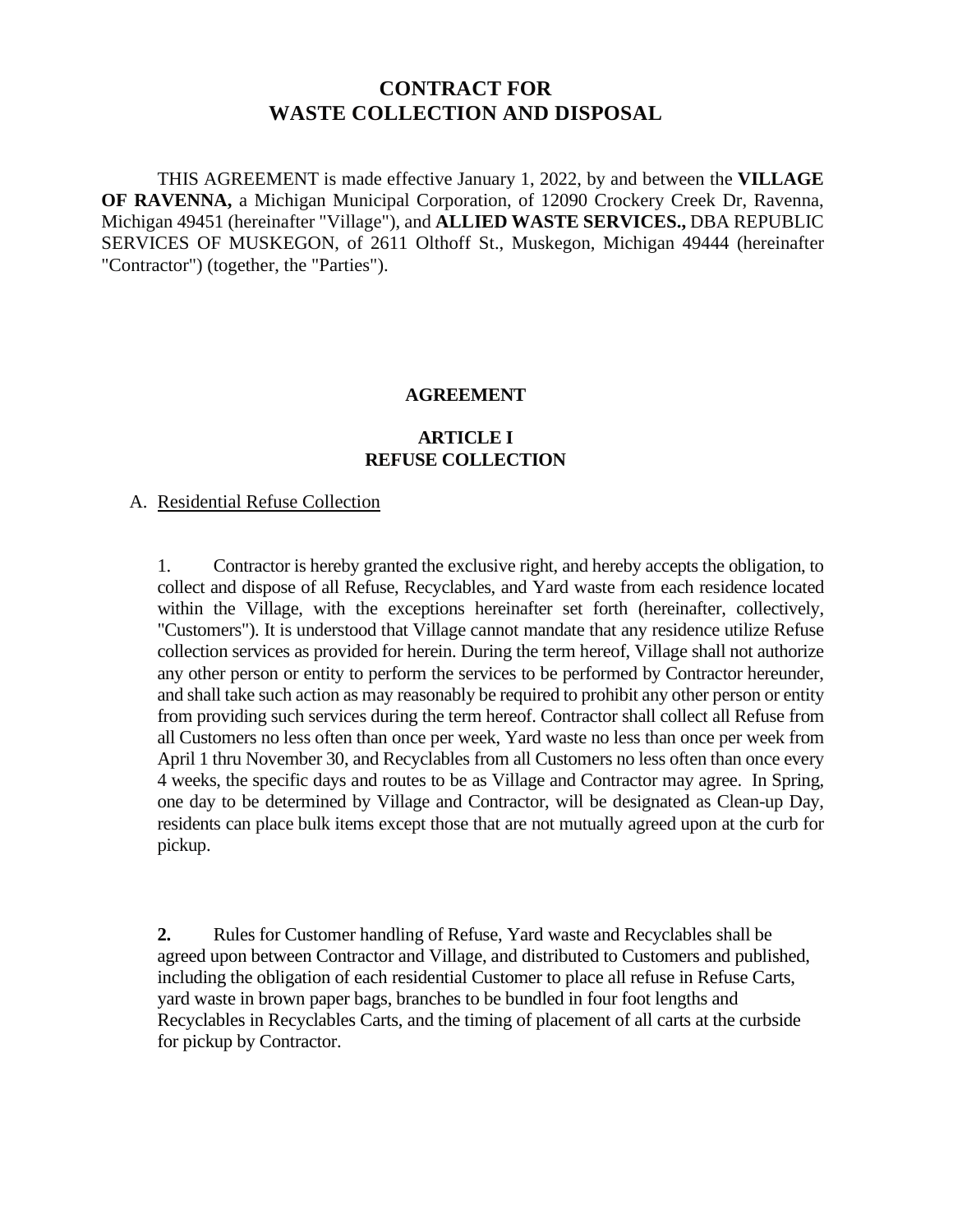# **ARTICLE III RECYCLABLE COLLECTION**

# A. Residential Recyclable Schedule

The Contractor shall provide once every four weeks curbside recyclable collection for all properly prepared Recyclables. All items to be collected must be placed in recycling carts and placed curbside for pick up. Residents can place both the 65-gallon cart as well as the 95- gallon cart at the curb for pickup.

# B. Residential Recyclable Material

Contractor shall collect (at a minimum) the following materials: newspapers, magazines, corrugated cardboard, junk mail, paperboard, clear glass bottles and jars, aluminum and steel cans, pots/pans; plastics #1 thru #7 (with exceptions); and any other material deemed recyclable and mutually acceptable by the Village and Contractor.

# **ARTICLE V GENERAL CONDITIONS**

# A. General Conditions

1. Collection Schedule — All refuse shall be collected once per week with collections performed Monday through Friday (or Saturdays during holiday weeks or inclement weather.)

2. Interrupted Collection Schedule — No collections will be made on New Year's Day, Memorial Day, Independence Day, Labor Day, Thanksgiving Day, or Christmas Day. Where the holiday falls on or before the regular collection day, all refuse and recyclables will be collected one day later, unless the Village and Contractor approve other arrangements. Service may also be interrupted/delayed due to acts of God (weather, etc.).

3. Contractor Furnished Bins, Containers, and Equipment - All bins, containers, and any other equipment that Contractor furnishes under this Contract shall remain Contractor's property. Village shall be liable for all loss or damage to such equipment (except for normal wear and tear and for loss or damage resulting from Contractor's handling of the equipment). Village and its residents shall use the equipment only for its proper and intended purpose and shall not overload (by weight or volume), move or alter the equipment.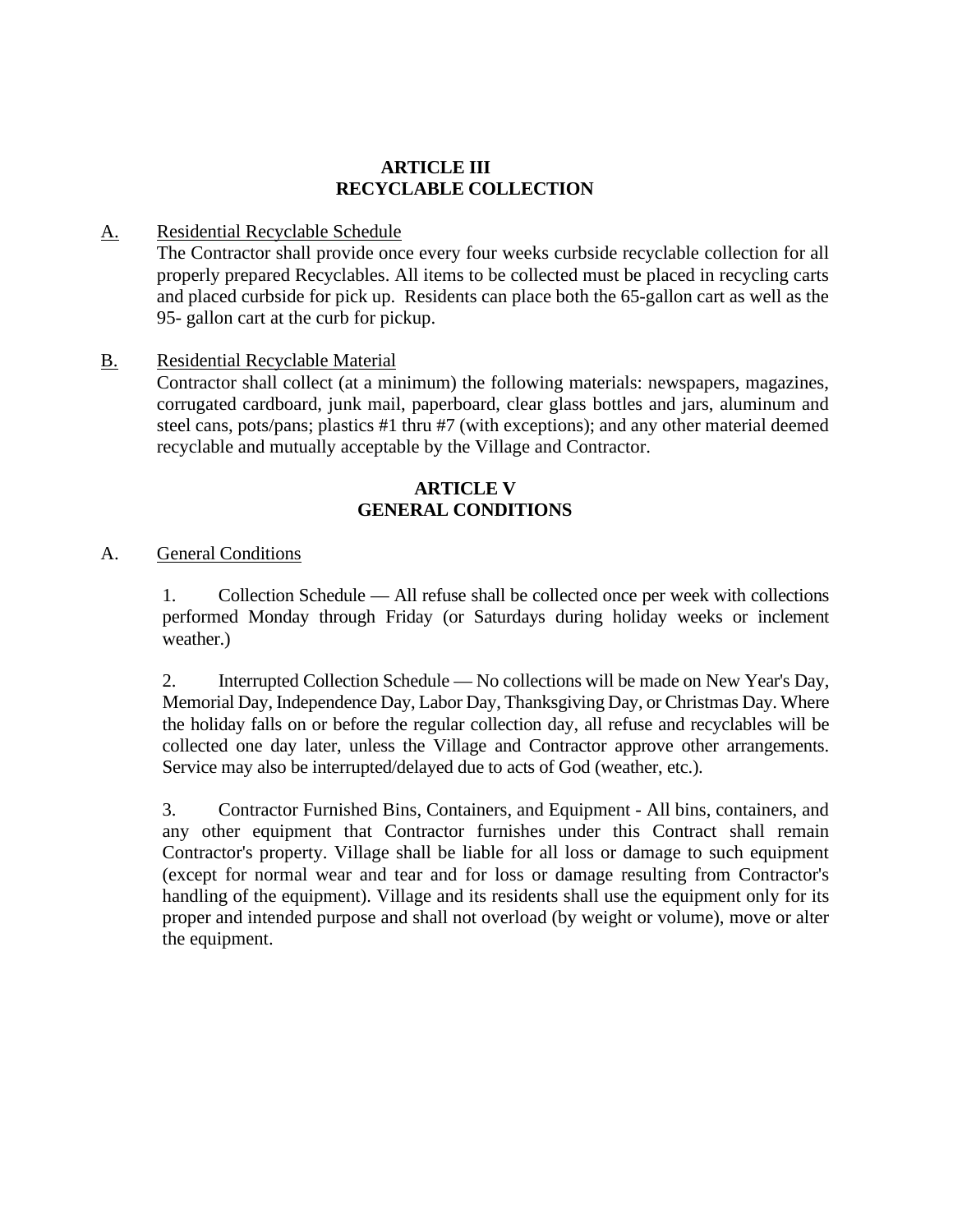# B. Rates

1. Monthly Charge — The Contractor will bill the Village the following rates per resident per month for the residences specified in Article V.B.5. herein below, for Refuse, Yard waste and Recyclable service (the "Monthly Charge"), in advance, by the 15th of the month. The Monthly Charge includes all costs associated with collections, disposal and processing of Refuse, Yard waste, and Recyclables picked up in carts:

Rates reflect charges for Trash/Recycle/Yard waste service:

| Year 1 | \$16.90 |
|--------|---------|
| Year 2 | \$17.58 |
| Year 3 | \$18.28 |
| Year 4 | \$19.01 |
| Year 5 | \$19.77 |

2. Fuel Recovery Fee — A Fuel Recovery Fee shall be assessed and applied on a per residence/month basis, in addition to the Monthly Charge. The Base Price for diesel fuel shall be set at \$4.00/gallon. Should Contractor's cost of fuel rise above the "base price," a surcharge of \$0.04/residence/month shall be applied for every \$0.10/gallon increment of increase in Contractor's cost of fuel above the Base Price. No adjustments made for pricing below the \$4.00 per gallon.

3. Pass Through — The Monthly Charge may also be increased, to the extent that the actual costs are incurred upon thirty (30) days written notice, due to increases in Federal, State or local taxes (excluding income taxes and property taxes), and any charges, surcharges, and fees imposed by governmental authorities on Contractor's collection services, processing facility for recycling or disposal site, and due to laws, rules, regulations and ordinances which are passed after the date hereof, or based on the interpretation or enforcement of which has changed after the date hereof which have the effect of increasing the collection services, processing facility or the disposal site's direct costs. Contractor shall not be entitled to any increase associated with violations of law, regulations, ordinances, or permit conditions.

4. Village shall notify Contractor, of any changes to the refuse cart count due to certificates of occupancy or destruction, or changes in ownership and occupancy. An annual refuse cart count will be jointly agreed upon and verified on the anniversary date of this agreement. Any new residences needing carts throughout the year will be billed upon commencement of service.

5. Carts: Contractor shall provide one 95 gallon cart to each Customer for Refuse, and a separate cart 95 gallon cart for recyclables. (SEE ADDENDUM TO 2017 AGREEMENT THAT WILL REMAIN IN EFFECT) Additional refuse and recyclables carts will be made available upon request at a rate of \$3.00 per cart per month (To be paid annually). All carts will be maintained by Contractor and replaced for normal wear and tear. Normal wear and tear does not include the cleaning of said Carts; this is the responsibility of the resident. Should a Cart be damaged due to the negligence of the Resident, a replacement charge will be remitted as payment in advance of delivery of a new one. All Carts will remain the property of the Contractor.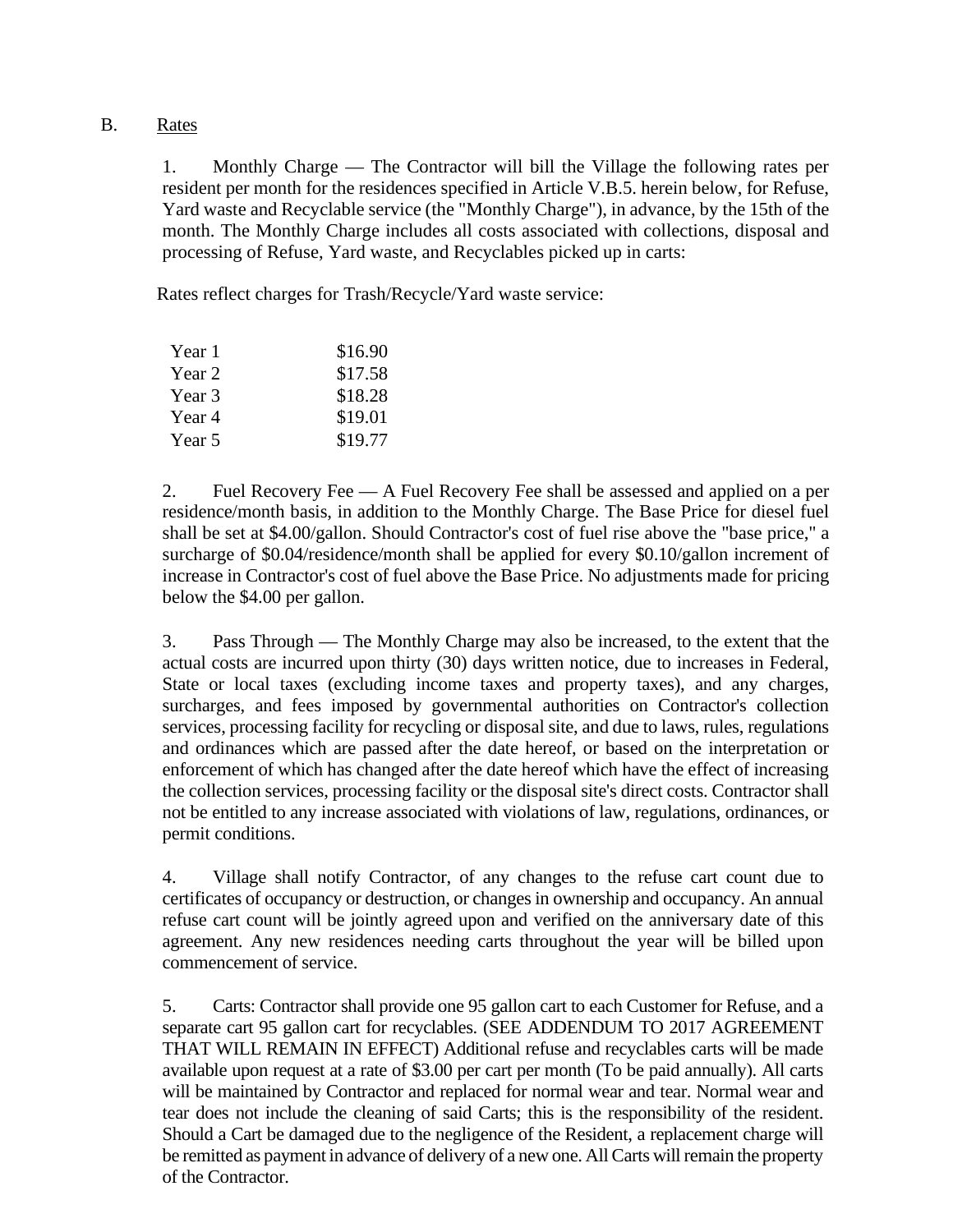# **ARTICLE VI PROHIBITED/EXCLUDED WASTE COLLECTIONS**

A. Contractor shall not collect and dispose of the following items: yard waste, whole tires, cement blocks, shingles, broken glass, liquids, antifreeze, oil, all tires, carbonated beverage containers; paint cans, large amounts of construction materials; items deemed dangerous to the Contractor's personnel, or equipment such as gasoline, hot ashes and any items too heavy to be lifted by two average people, or additional items mutually agreed upon by the Contractor and the Village. Also excluded shall be hazardous materials, wastes, or substances; toxic substances, wastes or pollutants; contaminates; pollutants; infectious wastes; medical wastes; or radioactive wastes (collectively, "Hazardous, Prohibited /Excluded Waste"), each as defined by applicable federal, state or local laws or regulations (collectively, "Applicable Laws").

B. If Hazardous, Prohibited and/or Excluded Waste are discovered before it is collected by Contractor, Contractor may refuse to collect the entire container of waste. **In** such situations, Contractor shall contact Village and Village shall undertake appropriate action to ensure that such Hazardous, Prohibited and/or Excluded Waste is removed and properly disposed of by the depositor or generator of the Hazardous, Prohibited and/or Excluded Waste. In the event any Hazardous, Prohibited or Excluded Waste is not discovered by Contractor before it is collected, Contractor may, in its sole discretion, remove, transport and dispose of such Hazardous, Prohibited and/or Excluded at a location authorized to accept such Hazardous, Prohibited and/or Excluded Waste in accordance with all applicable laws and charge the depositor or generator such Excluded Waste all direct and indirect costs incurred due to removal, remediation, handling, transportation, delivery and disposal of such Hazardous, Prohibited and/or Excluded Waste. The Village shall provide all reasonable assistance to Contractor to conduct an investigation to determine the identity of the depositor or generator of the Hazardous, Prohibited and/or Excluded Waste and to collect the costs incurred by Contractor in connection with such Hazardous, Prohibited and/or Excluded Waste. Subject to Village providing all such reasonable assistance to Contractor, Contractor releases Village from any liability for any such costs incurred by Contractor in connection with such Hazardous, Prohibited and/or Excluded Waste, except to the extent that such Hazardous, Prohibited and/or Excluded Waste is determined to be attributed to the Village.

**C. Title.** Contractor shall acquire title to Refuse and Recyclables when they are loaded into Contractor's truck. Title to and liability for any Hazardous, Prohibited/Excluded Waste shall remain with the generator thereof and shall at no time pass to Contractor.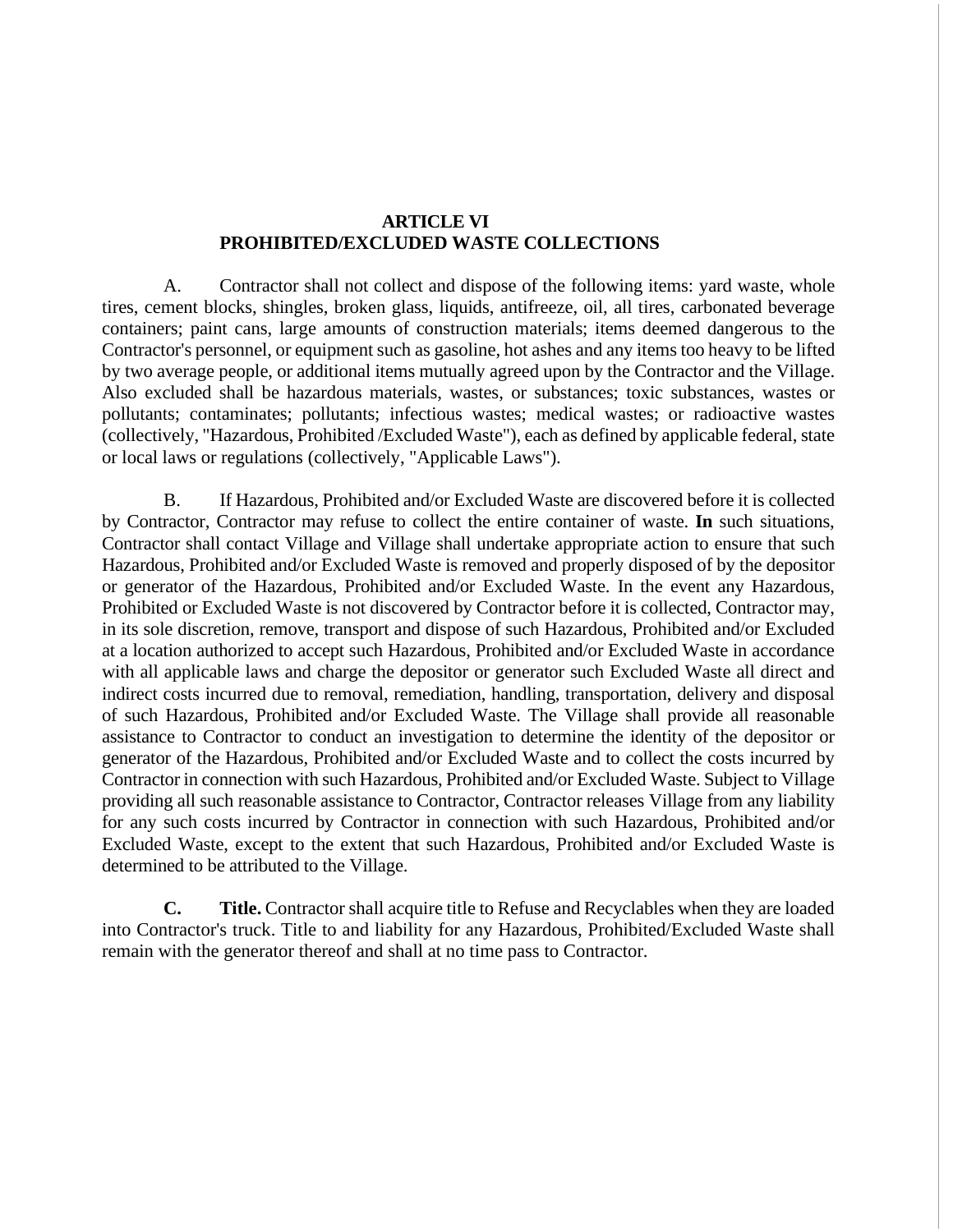# **ARTICLE VII BILLING PROCEDURES**

Contractor shall bill Village for collection services rendered in advance, within fifteen (15) days prior to the beginning of each month, and the Village shall pay Contractor within thirty (30) days of receipt of said invoice. Such billing and payment shall be based on the rates set forth herein, as may be adjusted in accordance herewith. The Contractor shall be entitled to payment for services rendered irrespective of whether or not the Village collects from the Village residents and/or commercial entities for such service.

# **ARTICLE VIII TERM AND TERMINATION**

A. This Contract is for a period of five (5) years commencing January 1, 2022 and ending December 31, 2026. This contract may be extended for additional 2 additional 5-year(s) periods upon mutual agreement of both parties.

B. Termination — In the event there should occur a material breach or material default in the performance of any covenant or obligation of the Village or Contractor which has not been remedied within thirty (30) days after receipt of written notice from the non-breaching party specifying such breach or default (or such longer period of time as is reasonably necessary to cure any such breach or default which is not capable of being cured within thirty (30) days provided the breaching party has undertaken to cure within such thirty (30) days and proceeds diligently thereafter to cure in an expeditious manner), the non-breaching party may, if such breach or default is continuing, terminate this Contract upon written notice to the other party. In the event of a breach, event of default, or termination of this Contract, each party shall have available all remedies in equity or at law, unless otherwise provided elsewhere in this Contract. In the event of termination of this Contract for any reason, Village shall pay Contractor for all services rendered through the date of termination.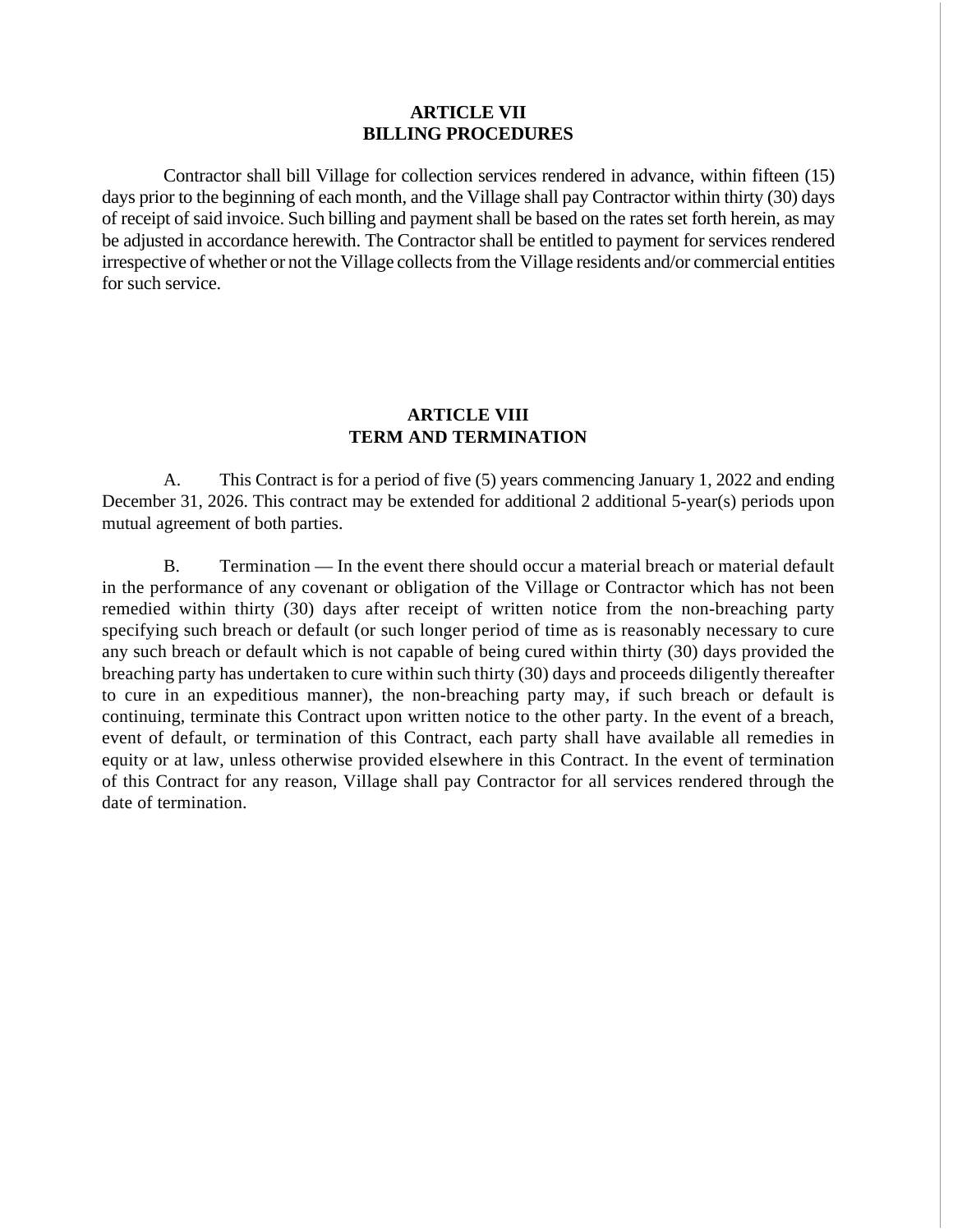# **ARTICLE IX INDEMNIFICATION AND INSURANCE REQUIREMENTS**

A. Contractor will indemnify and hold harmless Village from any and all liability and claims to the extent caused by Contractor's negligence or willful misconduct in the performance of this services under this Contract. Further, Contractor shall procure and maintain during the life of this contract the following insurance coverage:

1. WORKER'S COMPENSATION INSURANCE, including employer's liability to cover employee injuries or disease compensated under the Worker's Compensation Statutes of the State of Michigan.

2. COMMERCIAL GENERAL LIABILITY INSURANCE, to cover bodily injury to persons other than employees and for damage to tangible property, including loss of use thereof, and including the following exposures:

> a. Bodily injury, or death - \$1,000,000 per person - \$1,000,000 per occurrence - \$1,000,000 property damage, occurrence.

- b. All premises and complete operations coverage.
- c. Broad form excess liability coverage in the amount of \$5,000,000.

d. Comprehensive automotive liability: to cover Michigan no-fault liability, residual bodily injury and property damage with coverage limits outlined in Section Article IX.2.a. above and otherwise complying with the provisions of the Michigan no-fault Act, including coverage for all occurrences arising out of the ownership, maintenance or use of any owned, non-owned or hired motor vehicle.

e. Additional insured: Village shall be named as an additional insured on all policies providing coverage as set forth herein, other than workers' compensation.

f. Notice of cancellation: All policies affording the various coverage required under this Contract, other than workers' compensation, should be endorsed to provide ten-day prior written notice to be delivered to the Village before any of the coverage afforded by these policies is either materially changed or cancelled. Failure by the Contractor to maintain the coverage set forth above may result in the termination of this contract by the Village.

B. The Village will indemnify and hold harmless Contractor from any and all liability and claims to the extent caused by Village, its employees', contractors', and agents' negligence or willful misconduct in connection with the performance of this Contract.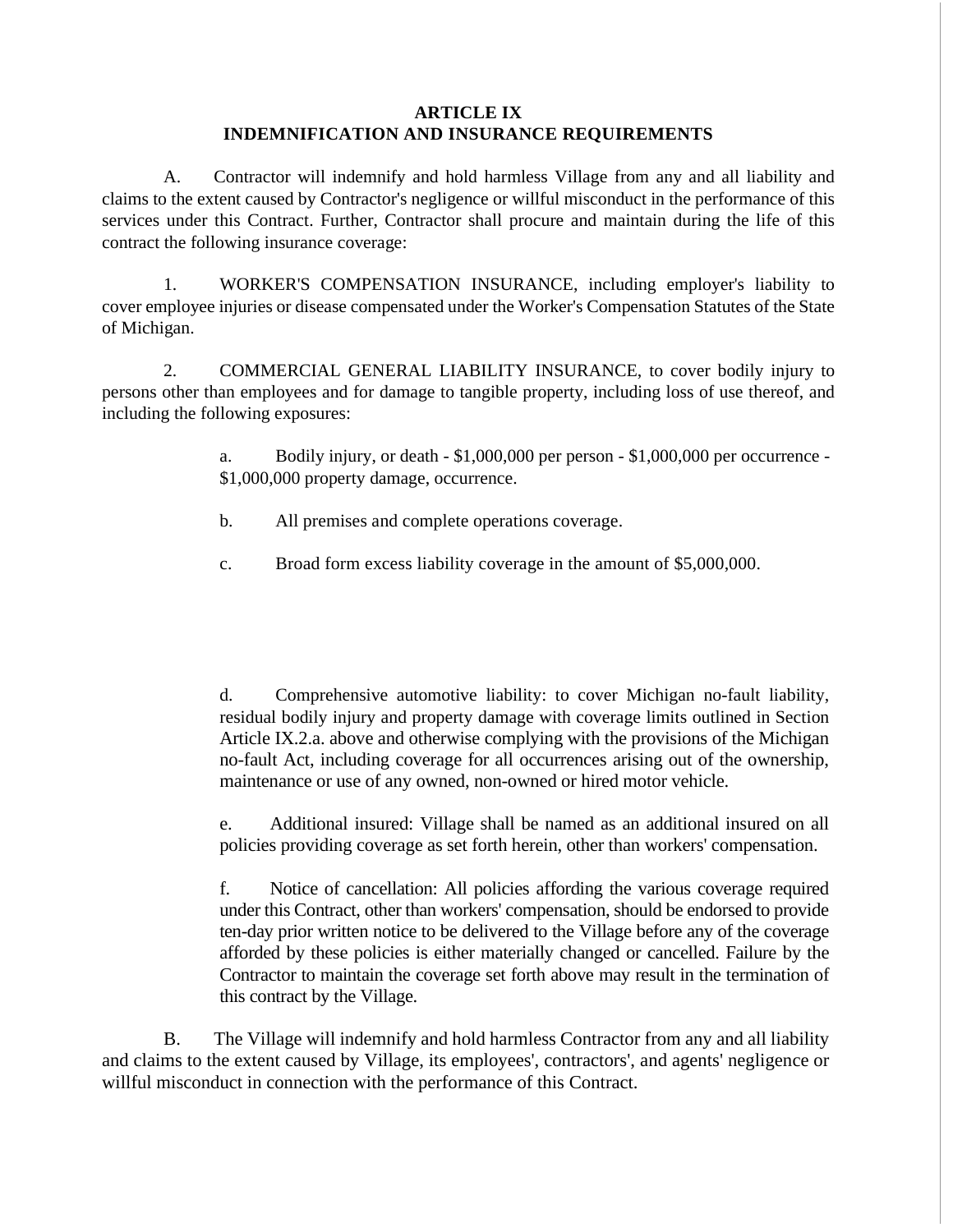# **ARTICLE X OTHER CONDITIONS**

# A. Compliance with Local, State and Federal Laws

The Contractor shall comply with all applicable state, county and municipal regulations and the Village shall retain jurisdiction over the health and safety standards of the Contractor's vehicles and their operation. The Contractor will be responsible for maintaining, including proper safety placards, all containers supplied by them.

# B. Bankruptcy

If the Contractor should be adjudged bankrupt or make a general assignment for the benefit of its creditors or if a receiver should be appointed on account of their insolvency or if they should persistently or repeatedly refuse to supply enough labor, material or equipment to maintain the established schedules or collections or if they fail to make prompt payment for materials or labor or persistently disregard laws of the State of Michigan and ordinances of the Village or otherwise be guilty of substantial violation of any of the contract language, then the Village may, without prejudice to any other right or remedy, terminate the contract and re-let the same.

# C. Force Majeure.

1. Except for the payment obligations of the Village hereunder, if the Village or the Contractor is unable to perform, or is delayed in its performance of, any of its obligations under this Contract by reason of any event of force majeure, such inability or delay shall be excused at any time during which compliance therewith is prevented by such event and during such period thereafter as may be reasonably necessary for the Village or the Contractor to correct the adverse effect of such event of force majeure. An event of "Force Majeure" shall mean any event or circumstances beyond the reasonable control of the affected party to the extent that they delay the Village or the Contractor from performing any of its obligations (other than payment obligations) under this Contract, including the following:

a. Strikes, work stoppages, and other labor unrest.

b. Acts of God, tornadoes, hurricanes, floods, sinkholes, fires, and explosions (except those caused by negligence of the Contractor or Village, or any of their agents, and assigns), landslides, earthquakes, epidemics, quarantine, pestilence, and extremely abnormal and excessively inclement weather; and

c. Acts of a public enemy, acts of war, terrorism, effects of nuclear radiation, blockages, insurrections, riots, civil disturbances, or national or international calamities.

Notwithstanding the foregoing, Village shall be obligated to pay Contractor only for services performed.

2. In order to be entitled to the benefit of this section, a party claiming an event of force majeure shall give prompt written notice to the other party specifying in detail the event of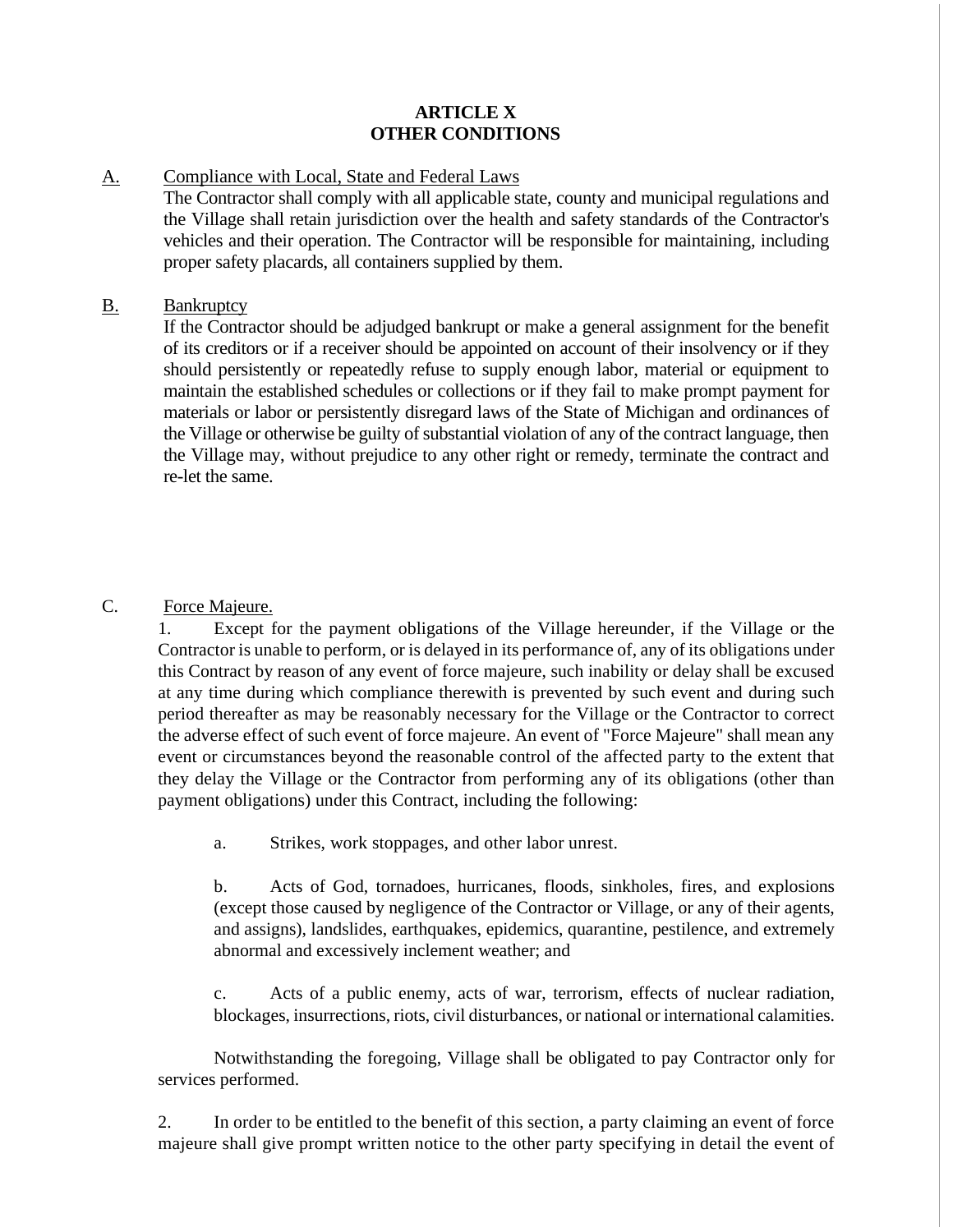force majeure and shall further be required to use its commercially reasonable efforts to cure the event of force majeure. The parties agree that, as to this section, time is of the essence.

3. Village will grant such variances in routes and schedules as are reasonably required in the event of force majeure and will negotiate with the Contractor fees for any additional work which the Contractor may agree to perform in such event.

# D. Entire Agreement

This Contract constitutes the entire agreement of the parties with respect to the matters dealt with herein. There are no other terms or promises, whether written or verbal. Any and all prior representations or agreements shall be deemed merged herein.

# E. Severability

If any provision of this Contract is rendered void by acts of any legislature or the courts, this agreement shall be construed as if the offending portion had been omitted.

# F. Changes and Modifications

No change or modification of this Contract shall be valid unless the same is in writing and signed by all parties hereto.

# G. Choice of Law and Forum

The laws of the State of Michigan shall govern this agreement. Any dispute hereunder shall be determined in any federal or state court with competent jurisdiction in the State of Michigan.

# H. Parties Bound, Assignment

This agreement shall be binding upon the Village, and Contractor and their respective, successors and assignees. Neither party may assign any or all their rights and duties hereunder without the advance written consent of the other party, which consent shall not be unreasonably withheld.

# I. Mutual Drafting

This agreement has been drafted by both the Village and the Contractor and shall not be construed against either party as the drafter.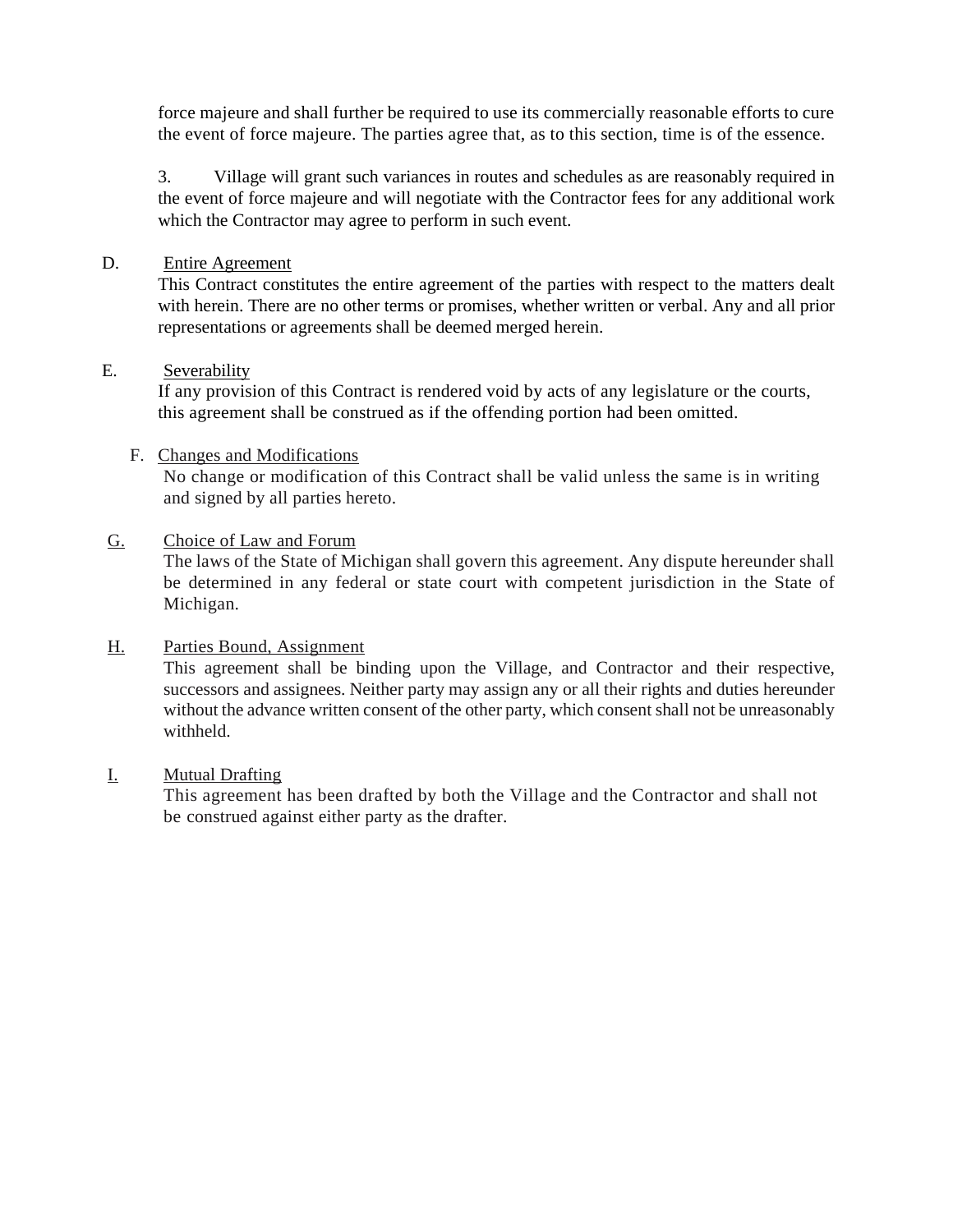IN WITNESS THEREOF, we have hereunto set our hands and seals as of the day and year first above written.

Village of Ravenna, Michigan

Date:\_\_\_\_\_\_\_\_\_\_\_\_\_\_\_\_ By:\_\_\_\_\_\_\_\_\_\_\_\_\_\_\_\_\_\_\_\_\_\_\_\_

Steve Dohm, Village President

Allied Waste Services, Inc.

By:\_\_\_\_\_\_\_\_\_\_\_\_\_\_\_\_\_\_\_\_\_\_\_\_

Date:

Tom Mahoney, General Manager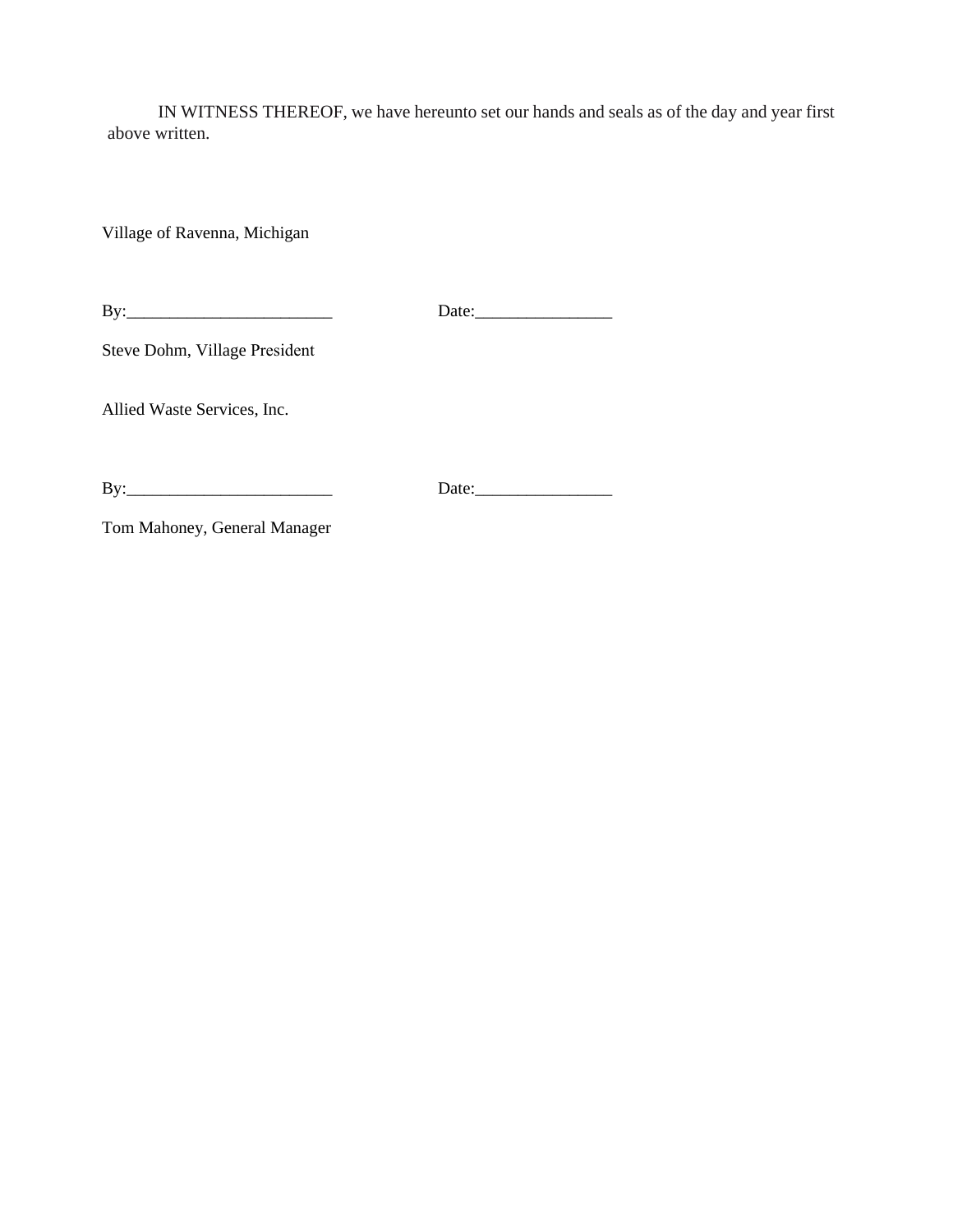# **Addendum to 2017 agreement**

- Republic Services will allow Village of Ravenna residents to utilize current 65-gallon recycle carts as well as a 95-gallon cart if desired, to place recyclables at the curb for pickup one time per month.
- No additional charge will apply for additional container
- 65-gallon carts will not be maintained or replaced by Contractor if they should become damaged or lost

Addendum will expire on December 31, 2021 unless agreement is extended or renewed with Republic Services.

Jack Brown Republic Service of Muskegon Municipal Manager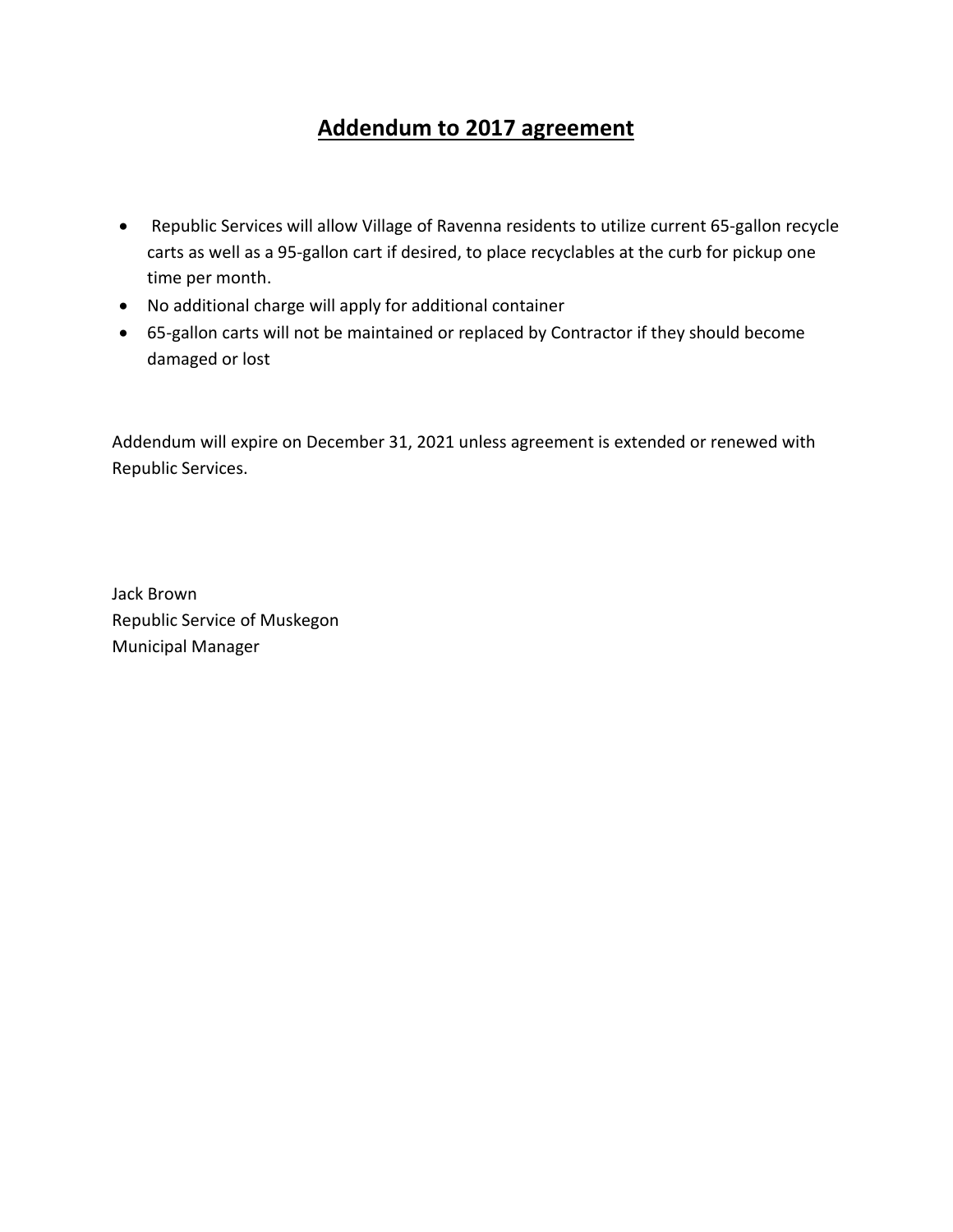10/28/2021 11:13 AM User: EMIL¥ DB: Ravenna

BANK CODE: VRGEN CHECK DATE: 11/02/2021 INVOICE PAY DATE FROM 10/27/2021 TO 11/02/2021 CHECK PROOF FOR VILLAGE OF RAVENNA PAGE: 1/1

| Check Date     | Bank Check # Vendor Code     |  | Vendor Name                                           |           | Amount # Invoices |
|----------------|------------------------------|--|-------------------------------------------------------|-----------|-------------------|
| 11/02/2021     | VRGEN 00000026496 SAFETY PRO |  | ACTION INDUSTRIAL SUPPLY CO                           | 38.88     |                   |
| 11/02/2021     | VRGEN 00000026497 ASPHALT PA |  | ASPHALT PAVING, INC.                                  | 910.80    |                   |
| 11/02/2021     | VRGEN 00000026498 BLUECARENE |  | BLUE CARE NETWORK OF MICHIGAN                         | 2,898.16  |                   |
| 11/02/2021     | VRGEN 00000026499 BONTHUISEN |  | BONTHUIS ENTERPRISES                                  | 12,000.00 |                   |
| 11/02/2021     | VRGEN 00000026500 BRADOSMER  |  | BRAD OSMER                                            | 120.00    |                   |
| 11/02/2021     | VRGEN 00000026501 CHARTERCOM |  | CHARTER COMMUNICATIONS                                | 229.96    |                   |
| 11/02/2021     | VRGEN 00000026502 COUNTY OF  |  | COUNTY OF MUSKEGON                                    | 151.73    |                   |
| 11/02/2021     | VRGEN 00000026503 DTEENERGY  |  | DTE ENERGY                                            | 39.78     |                   |
| 11/02/2021     | VRGEN 00000026504 GEOFFREYNE |  | GEOFFREY NELSON                                       | 69.50     |                   |
| 11/02/2021     | VRGEN 00000026505 GORDY PLE  |  | GORDY PLESCHER                                        | 416.67    |                   |
| 11/02/2021     | VRGEN 00000026506 PITNEYBOWE |  | PITNEY BOWES                                          | 26.92     |                   |
| 11/02/2021     | VRGEN 00000026507 STJOHNS    |  | ST JOHNS TRUCK & TRAILER SERVICE IN                   | 563.75    |                   |
| 11/02/2021     | VRGEN 00000026508 HOPMANTAM  |  | TAMMY HOPMAN                                          | 150.00    |                   |
| 11/02/2021     | VRGEN 00000026509 WORKPLACE  |  | WORKPLACE HEALTH MUSKEGON                             | 190.00    |                   |
| Num Checks: 14 |                              |  | Num Stubs: 0 Num Invoices: 14 Total Amount: 17,806.15 |           |                   |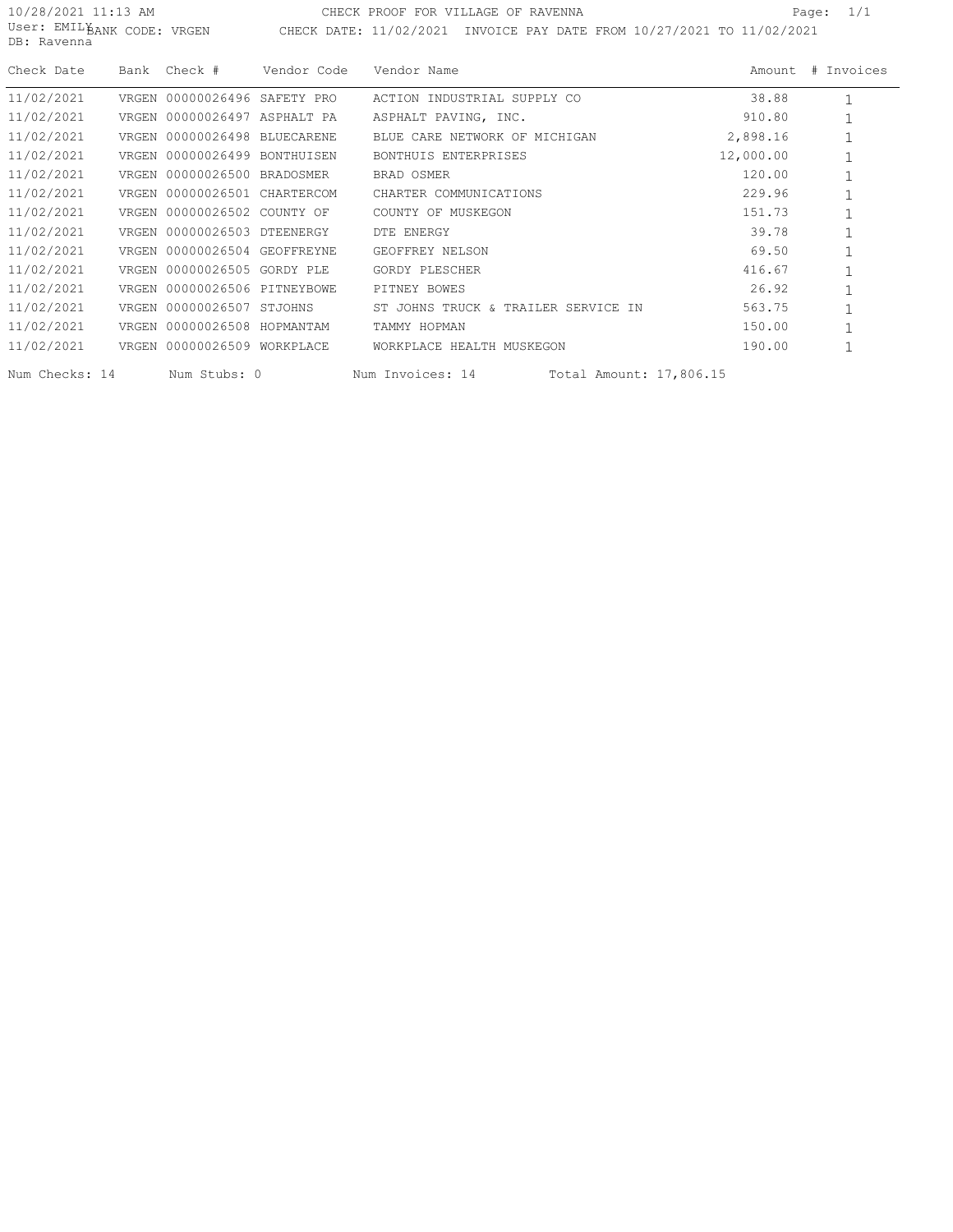| 10/28/2021 11:20 AM<br>User: EMILBANK CODE: VRW&S<br>DB: Ravenna |      |                              |             | CHECK PROOF FOR VILLAGE OF RAVENNA<br>CHECK DATE: 11/02/2021 INVOICE PAY DATE FROM 10/27/2021 TO 11/02/2021 |          | Page: $1/1$ |
|------------------------------------------------------------------|------|------------------------------|-------------|-------------------------------------------------------------------------------------------------------------|----------|-------------|
| Check Date                                                       | Bank | Check #                      | Vendor Code | Vendor Name                                                                                                 | Amount   | # Invoices  |
| 11/02/2021                                                       |      | VRW&S 00000007664 BLUECARENE |             | BLUE CARE NETWORK OF MICHIGAN                                                                               | 896.65   |             |
| 11/02/2021                                                       |      | VRW&S 00000007665 CHARTERCOM |             | CHARTER COMMUNICATIONS                                                                                      | 149.98   |             |
| 11/02/2021                                                       |      | VRW&S 00000007666 DTEENERGY  |             | DTE ENERGY                                                                                                  | 128.70   |             |
| 11/02/2021                                                       |      | VRW&S 00000007667 FRONTIER   |             | FRONTIER                                                                                                    | 60.76    |             |
| 11/02/2021                                                       |      | VRW&S 00000007668 EGLE       |             | MICHIGAN DEPARTMENT OF ENVIR, GL                                                                            | 1,340.28 |             |
| 11/02/2021                                                       |      | VRW&S 00000007669 MISSIONCOM |             | MISSION COMMUNICATIONS, LLC                                                                                 | 407.40   |             |
| 11/02/2021                                                       |      | VRW&S 00000007670 PITNEYBOWE |             | PITNEY BOWES                                                                                                | 53.82    |             |
| Num Checks: 7                                                    |      | Num Stubs: 0                 |             | Num Invoices: 7<br>Total Amount: 3,037.59                                                                   |          |             |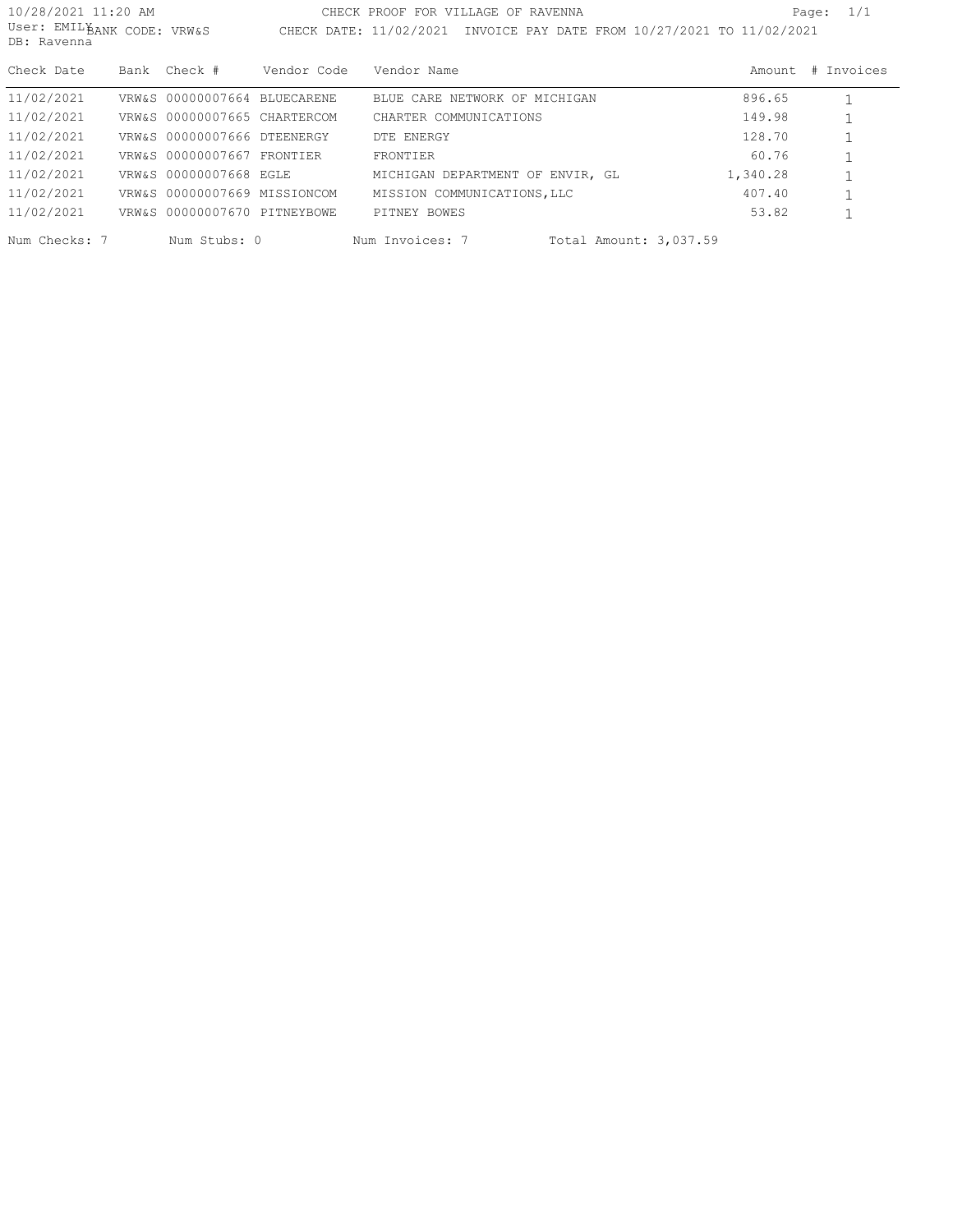| 10/13/2021 12:09 PM<br>User: EMILBANK CODE: VRW&S<br>DB: Ravenna |                              |             | CHECK PROOF FOR VILLAGE OF RAVENNA<br>CHECK DATE: 10/14/2021 INVOICE PAY DATE FROM 10/13/2021 TO 10/14/2021 |          | Page: $1/1$ |
|------------------------------------------------------------------|------------------------------|-------------|-------------------------------------------------------------------------------------------------------------|----------|-------------|
| Check Date                                                       | Bank Check #                 | Vendor Code | Vendor Name                                                                                                 | Amount   | # Invoices  |
| 10/14/2021                                                       | VRW&S 00000007656 CEDAR FENC |             | CEDAR SPRINGS FENCE                                                                                         | 6,654.00 |             |
| 10/14/2021                                                       | VRW&S 00000007657 CONSUMERSE |             | CONSUMERS ENERGY                                                                                            | 2,155.39 |             |
| 10/14/2021                                                       | VRW&S 00000007658 BRIDGEWAY  |             | CUMMINS BRIDGEWAY, LLC                                                                                      | 203.09   |             |
| 10/14/2021                                                       | VRW&S 00000007659 MICHIGANMU |             | MICHIGAN MUNICIPAL LEAGUE                                                                                   | 9,038.00 |             |
| 10/14/2021                                                       | VRW&S 00000007660 MIMUNLEAGU |             | MICHIGAN MUNICIPAL LEAGUE                                                                                   | 362.00   |             |
| 10/14/2021                                                       | VRW&S 00000007661 PITNEYBOWE |             | PITNEY BOWES                                                                                                | 93.24    |             |
| 10/14/2021                                                       | VRW&S 00000007662 RAVENNALIO |             | RAVENNA LIONS                                                                                               | 334.66   |             |
| 10/14/2021                                                       | VRW&S 00000007663 TEAMFINANC |             | TEAM FINANCIAL GROUP, INC.                                                                                  | 93.34    |             |
| Num Checks: 8                                                    | Num Stubs: 0                 |             | Num Invoices: 8<br>Total Amount: 18,933.72                                                                  |          |             |